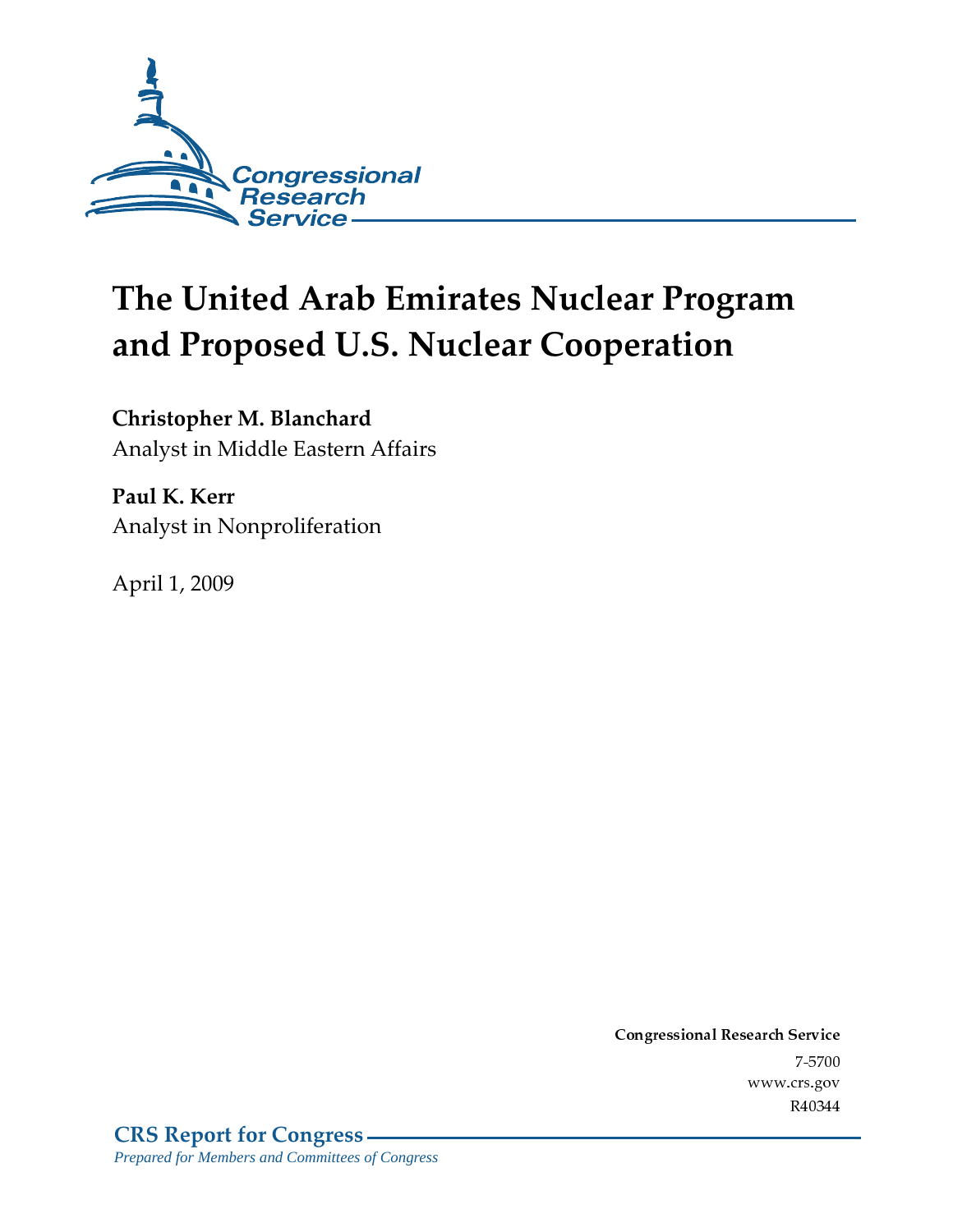# Summary

The United Arab Emirates (UAE) has embarked on a program to build civilian nuclear power plants and is seeking cooperation and technical assistance from the United States and others. During 2008 and early 2009, the Bush Administration and the UAE government negotiated and signed a memorandum of understanding and a proposed bilateral agreement on peaceful nuclear cooperation pursuant to Section 123 of the Atomic Energy Act (AEA) of 1954. Then-U.S. Secretary of State Condoleezza Rice signed the proposed agreement on peaceful nuclear cooperation with the UAE on January 15, 2009.

The Obama Administration has not submitted the proposed agreement to Congress for the required review period. Under the AEA, Congress has the opportunity to review such a proposed agreement for 90 days of continuous session, after which the agreement becomes effective unless, during that time, Congress adopts a joint resolution disapproving the agreement and the resolution becomes law.

The agreement text states the intent of both governments to cooperate in a number of areas including, but not limited to, the development of the UAE's "civilian nuclear energy use in a manner that contributes to global efforts to prevent nuclear proliferation" and, "the establishment of reliable sources of nuclear fuel for future civilian light water reactors deployed" in the UAE. The agreement also states that future cooperation may encompass training, scientific exchanges, and technical assistance, including in the areas of nuclear security, infrastructure protection, and nuclear fuel and waste management.

To date, some Members of Congress have welcomed the UAE government's stated commitments not to pursue proliferation-sensitive nuclear capabilities, such as uranium enrichment or spent fuel reprocessing. Other Members have signaled their intention to weigh the proposed bilateral agreement in light of parallel and specific concerns about the UAE's cooperation with international efforts (such as sanctions) to prevent Iran from developing nuclear weapons and ballistic missiles, as well as the potential proliferation or safety risks inherent to exporting U.S. nuclear technology.

In the  $111<sup>th</sup>$  Congress, legislation (H.R. 364) has been introduced that would require President Obama to certify that the UAE has taken a number of steps to strengthen its export controls and stem illicit trade with Iran before any agreement could come into effect or related U.S. exports of nuclear technology to the UAE could be approved. In 2007, the UAE adopted a stronger export control law, but has yet to issue implementing regulations for the law or to fully staff a national export control body to enforce it. In the interim, export control enforcement functions remain the responsibility of authorities in the UAE's individual emirates, in coordination with the national government. The U.S. State Department reports that cooperation with national- and emirate-level officials has improved since 2006, resulting in a number of joint interdiction operations.

This report provides background information on the UAE nuclear program, reviews developments to date, analyzes proposed nuclear cooperation with the United States, and discusses relevant legislative proposals and options. See also CRS Report RS21852, *The United Arab Emirates (UAE): Issues for U.S. Policy*, by Kenneth Katzman, and CRS Report RS22937, *Nuclear Cooperation with Other Countries: A Primer*, by Paul K. Kerr and Mary Beth Nikitin.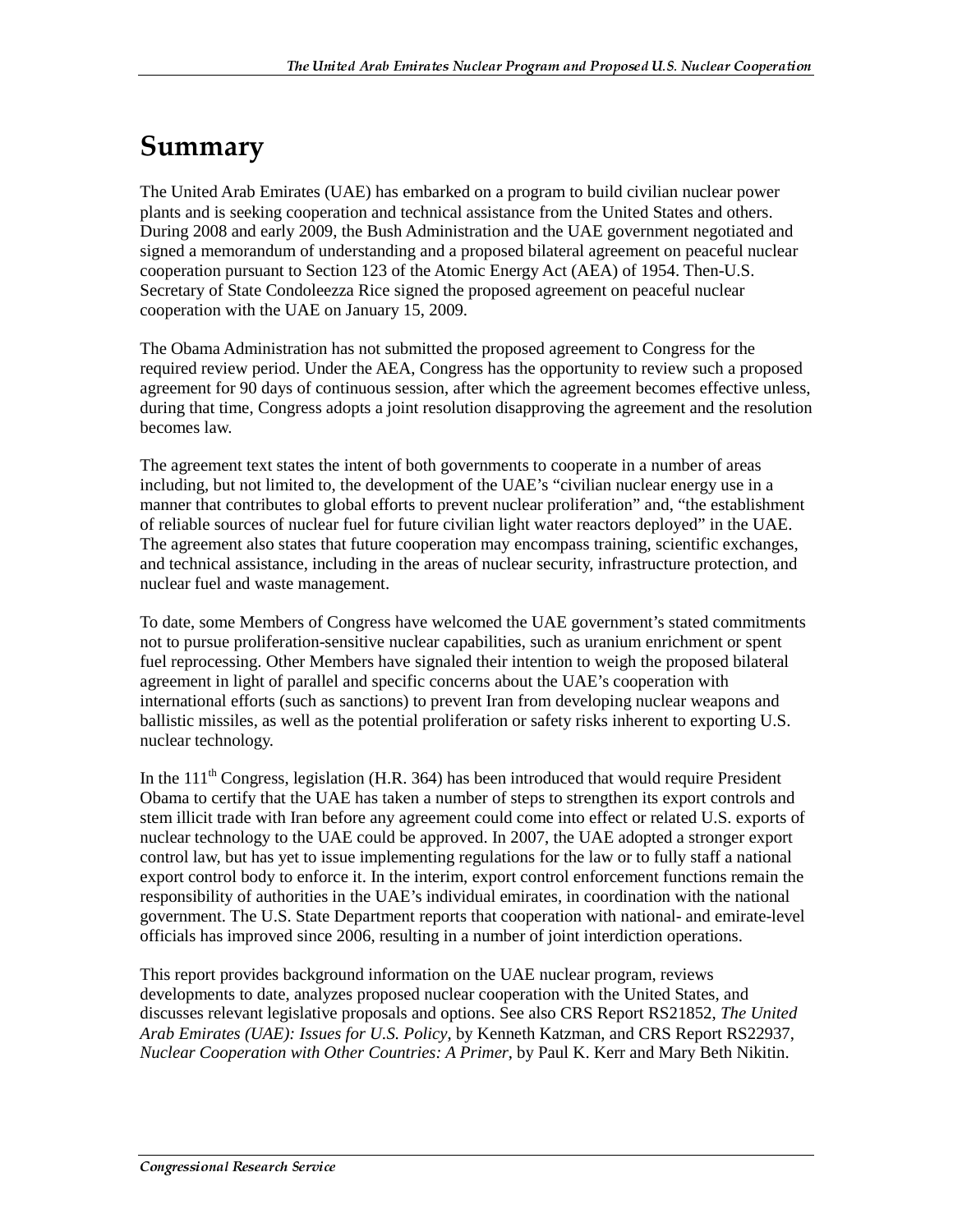# **Contents**

| Proposed Bilateral Agreement Pursuant to Section 123 of the Atomic Energy Act of |  |
|----------------------------------------------------------------------------------|--|
|                                                                                  |  |
|                                                                                  |  |
|                                                                                  |  |
|                                                                                  |  |
|                                                                                  |  |
|                                                                                  |  |
|                                                                                  |  |
|                                                                                  |  |

# Appendixes

| Appendix. Provisions in U.S Nuclear Cooperation Agreements with the UAE and Egypt |  |
|-----------------------------------------------------------------------------------|--|
|                                                                                   |  |

## Contacts

|--|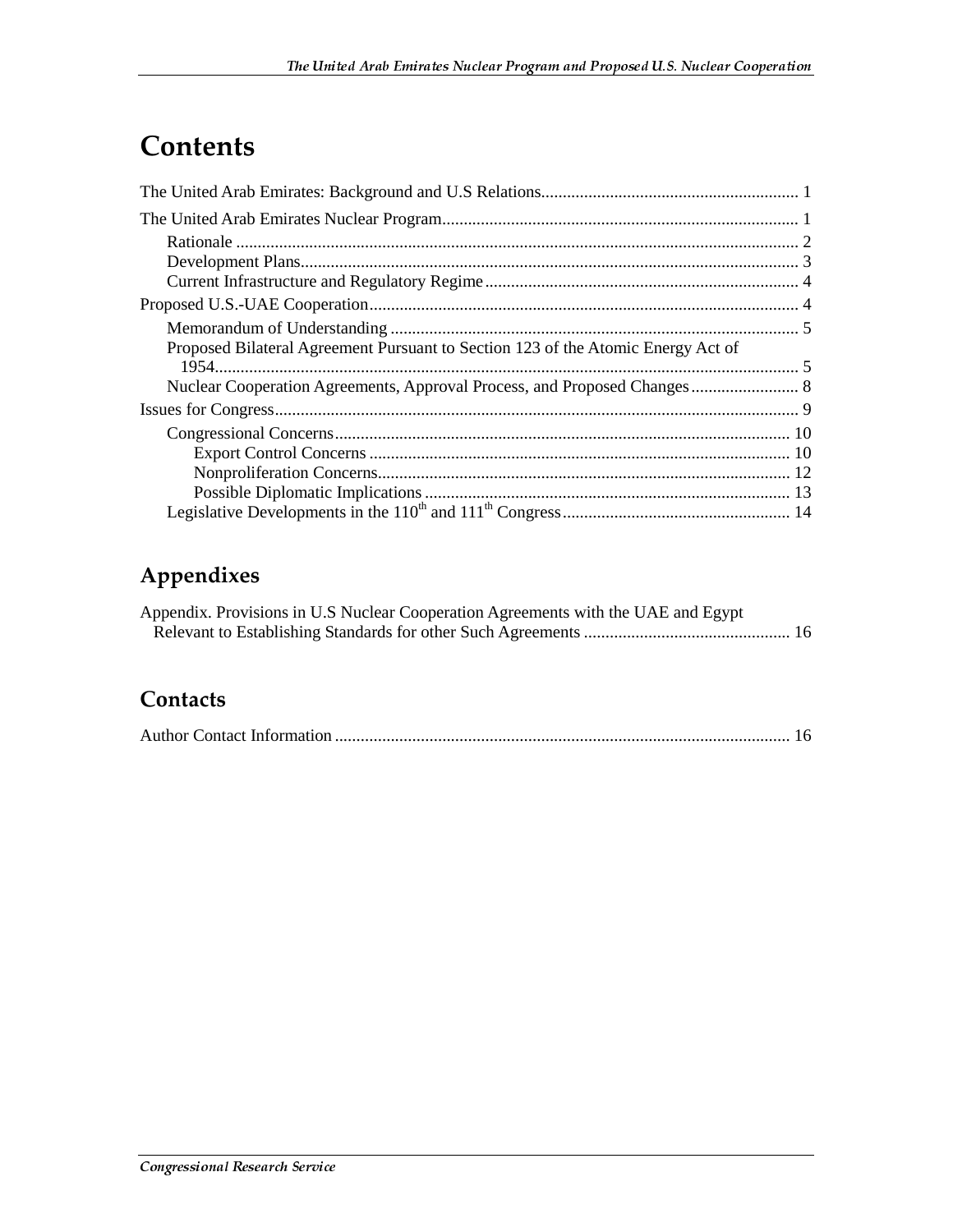# The United Arab Emirates: Background and U.S  $\,$ **Relations**

The United Arab Emirates (UAE) is a federation of seven emirates (principalities): Abu Dhabi, Dubai, Sharjah, Ajman, Fujayrah, Umm Al Qawayn, and Ras Al Khaymah. National authority rests in the hands of a Federal Supreme Council, which is composed of the hereditary rulers of the country's constituent emirates and elects the national president from among its members. Sheikh Khalifa bin Zayed Al Nahyan, the ruler of Abu Dhabi, was elected UAE President in 2004 following the death of his father Sheikh Zayed bin Sultan Al Nahyan, who had ruled Abu Dhabi since 1966 and served as UAE President since 1971. In practice, the wealthier and more powerful emirates of Abu Dhabi and Dubai exercise the strongest influence over the country's affairs; under current convention, the ruler of oil-rich Abu Dhabi serves as the UAE President, and the ruler of the UAE's commercial hub, Dubai, serves as Vice President. The Supreme Council appoints the Prime Minister and the Council of Ministers (cabinet), which initiates legislation for ratification by the Supreme Council and the President.

The United States and the UAE have enjoyed close and cooperative relations in recent years, in spite of periodic differences with regard to political reform, the Israel-Palestinian conflict, counterterrorism, and U.S. policies regarding Iraq and Iran. Military cooperation and arms sales form a key pillar of U.S.-UAE relations. The UAE hosts frequent port calls and shore visits for U.S. naval vessels and allows the U.S. military to use Al Dhafra air base in support of a variety of missions in the U.S. Central Command (CENTCOM) area of operations. In 2007 and 2008, the Bush Administration notified Congress of over \$19.4 billion in potential arms sales to the UAE, including what would be the first overseas sale of the Terminal High Altitude Air Defense system.

Bilateral trade has increased in recent years, with 2008 U.S. exports valued at almost \$11 billion through September 2008, making the UAE the largest U.S. export market in the Middle East. The Bush Administration began negotiating a free trade agreement with the UAE in 2004, but did not conclude the negotiations. The United States does not import a significant amount of oil from the UAE. However, the UAE exports over 2 million barrels of oil per day, making it a key global energy producer.

# The United Arab Emirates Nuclear Program

The government of the United Arab Emirates (UAE), like others in the Middle East, has announced plans to acquire nuclear energy production technology as a means of meeting projected national energy consumption needs.<sup>1</sup> Renewed global interest in nuclear power has led some experts and observers to express concern that the projected spread of nuclear technology in

<sup>&</sup>lt;sup>1</sup> The governments of Turkey, Egypt, Jordan, Saudi Arabia, and Algeria have announced their intent to acquire nuclear energy production capabilities; their respective programs have moved forward in recent years with varying degrees of specificity and commitment. To date, Turkey, Jordan, and Egypt appear to have made the most progress toward their stated goals of constructing and operating domestic nuclear power plants. Like the UAE, their plans do not envision operational plants before 2015. Turkey and Egypt have active peaceful nuclear cooperation agreements with the United States pursuant to Section 123 of the Atomic Energy Act (AEA) of 1954.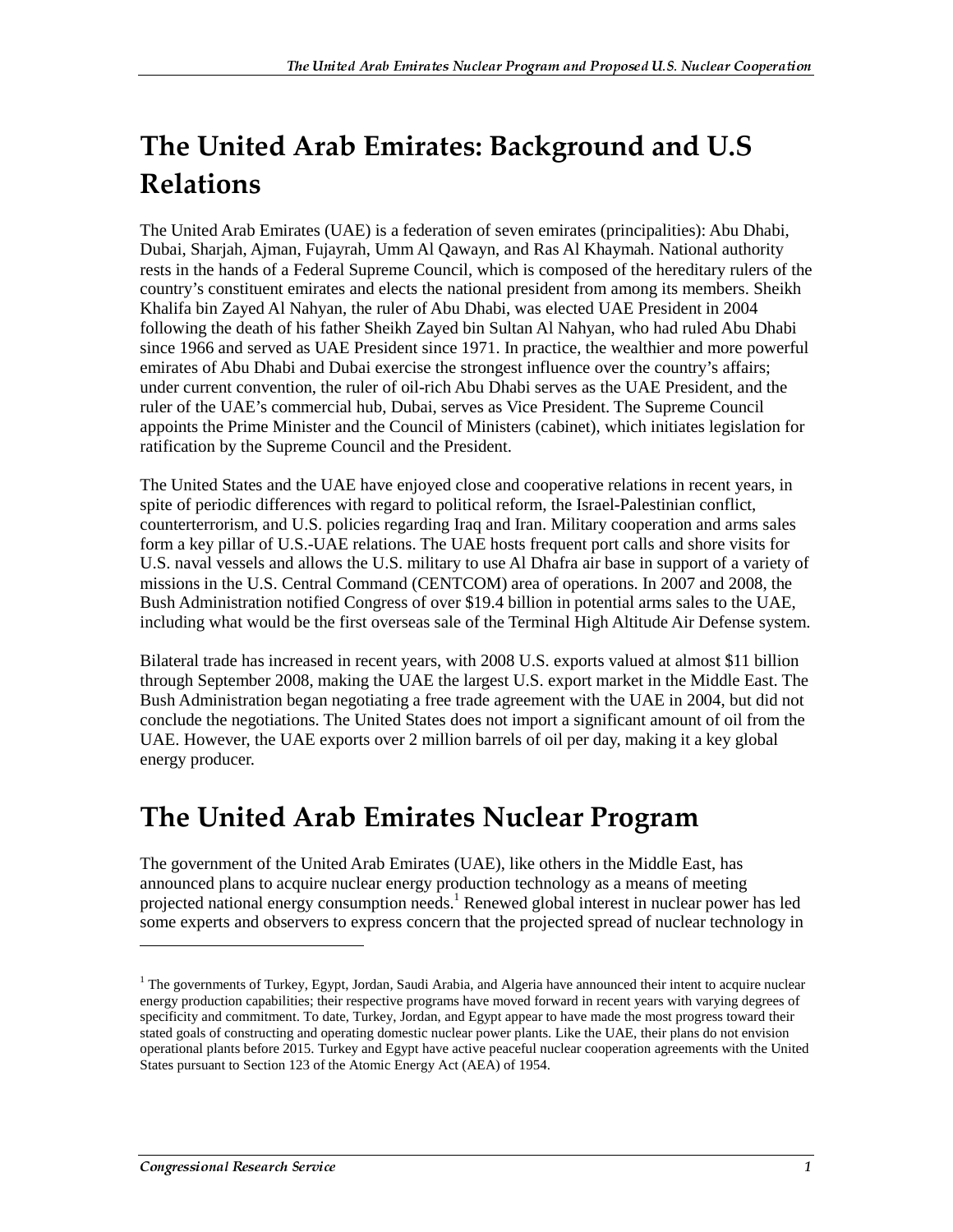coming years could contribute to nuclear proliferation. In the Middle East, added scrutiny is often applied to the motives and choices of regional actors regarding nuclear technology because of concern that Iran's nuclear program and Israel's presumed nuclear weapons may motivate other regional governments to seek nuclear technology for strategic or military purposes. Other concerns about nuclear safety relate to potential terrorist attacks or political instability, both of which have threatened some regional countries in recent years. UAE officials report that they have considered these potential risks carefully, and have announced plans and measures intended to address proliferation and security concerns.

While UAE officials stress that final decisions about the scope of the nuclear program and potential international participation have not been made, plans for the program are at an advanced stage and are awaiting final legal authorization. Policymakers and advisers in the government of Abu Dhabi, in consultation with representatives from the other six emirates, have set out an ambitious agenda for the program and are guiding its preliminary implementation. In April 2008, the UAE government issued a policy statement<sup>2</sup> that provides a rationale for the country's perceived need for nuclear energy and states guiding principles for the nuclear energy program. Nascent operating and regulatory bodies have been formed and are awaiting the passage of authorizing legislation to begin their formal work. The end goal of the program, according to officials and related documents, is to build and operate a "fleet" of nuclear power plants to generate electricity for the UAE, supported by advanced, indigenously-managed safety, regulatory, security agencies.

The UAE government pledged \$10 million in August 2008 toward an international nuclear fuel bank proposed by the Nuclear Threat Initiative, a non-governmental organization. The bank would be administered by the International Atomic Energy Agency (IAEA),<sup>3</sup> which would also implement safeguards on any future UAE nuclear facilities. Mr. Hamad Al Kaabi, UAE Special Representative for International Nuclear Cooperation, explained August 7 that the contribution is part of the UAE's policy to support multilateral fuel supply efforts—a policy consistent with the country's decision to rely on foreign fuel suppliers.

# Rationale

 $\overline{a}$ 

UAE officials estimate that their country must expand its power generation and transmission capacity from the current level of 16 gigawatts to 40 gigawatts by 2020 in order to meet projected demand increases, which they estimate will continue growing at a nine percent annual rate. In spite of the recent slowdown in global and domestic economic activity, representatives of the UAE nuclear program believe that the energy demand projections they are using to justify and plan the acquisition of nuclear plants remain accurate, particularly in light of planned industrial and commercial projects in energy-intensive sectors in the emirate of Abu Dhabi.<sup>4</sup> To date, UAE

<sup>&</sup>lt;sup>2</sup> Policy of the United Arab Emirates on the Evaluation and Potential Development of Peaceful Nuclear Energy, released April 20, 2008. Available at https://pcs.enec.gov.ae/Content/Home.aspx. 3

For more detail about the proposal, see CRS Report RL34234, *Managing the Nuclear Fuel Cycle: Policy Implications of Expanding Global Access to Nuclear Power*, by Mary Beth Nikitin, Anthony Andrews, and Mark Holt.

<sup>&</sup>lt;sup>4</sup> CRS meeting with Abu Dhabi Executive Authority and Emirates Nuclear Energy Corporation representatives, Abu Dhabi, December 14, 2008. Large scale petrochemicals and aluminum production projects are already underway in Abu Dhabi's Kalifa Industrial Zone. See Chris Stanton, "Taweelah to host chemical city," *The National* (Abu Dhabi), (continued...)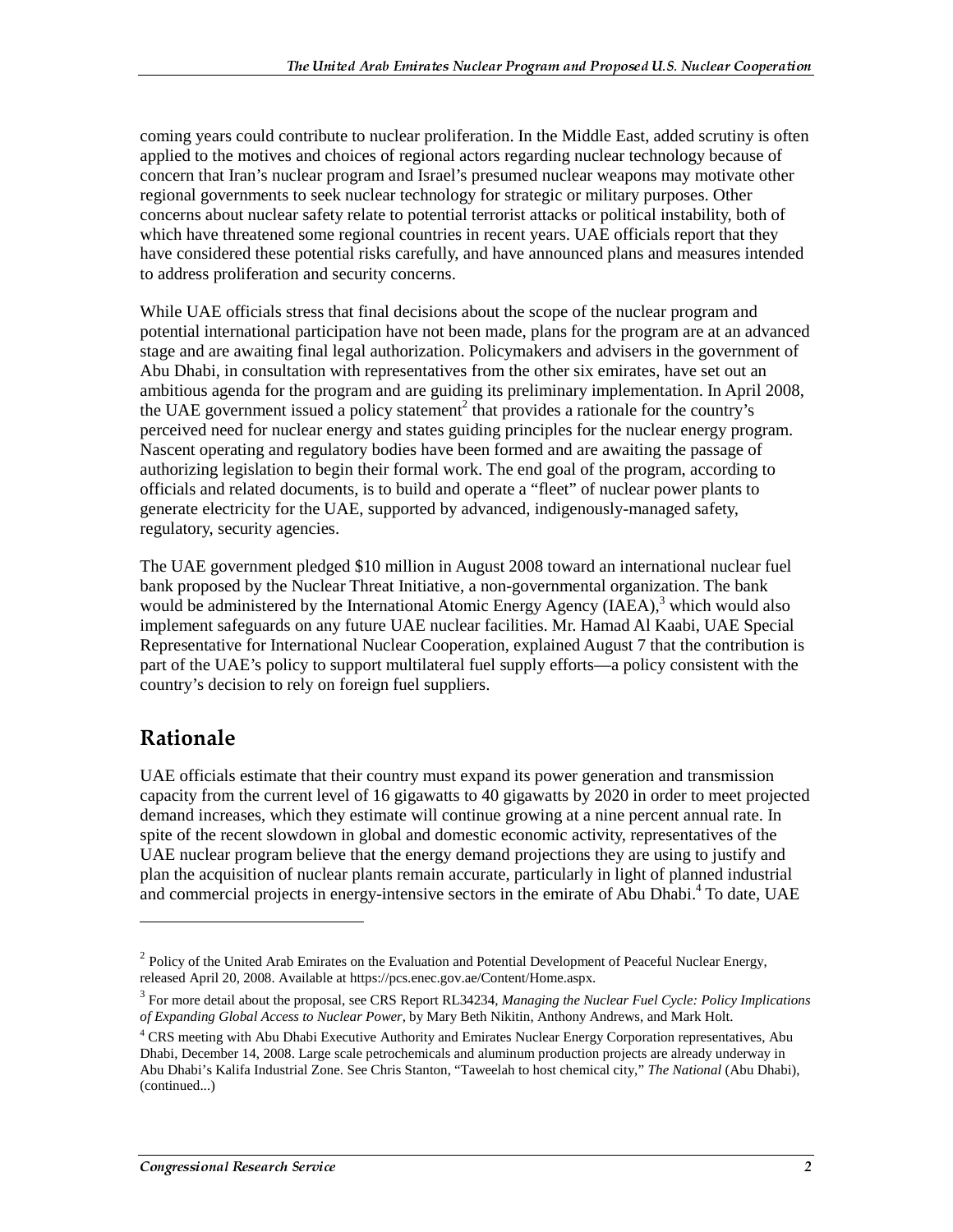officials and representative have not publicly shared economic cost and energy use analyses referred to in briefings on their nuclear program.

In arguing for nuclear energy as a solution to the country's projected energy needs, the UAE government policy statement concludes that "known volumes of natural gas that could be made available to the nation's electricity sector would be insufficient to meet future demand."<sup>5</sup> The UAE currently exports roughly 600 million standard cubic feet per day of natural gas to Japan under long term supply arrangements and imports roughly 2 billion cubic feet of natural gas from Qatar via the underwater Dolphin pipeline system.<sup>6</sup> Similarly, UAE officials believe that crude oil and diesel could be "logistically viable" sources of energy, but would impose high economic opportunity costs (as a result of lost export revenue) and environmental costs. Officials determined that coal could be a more economical solution, but would have even greater environmental costs and, as an import, also would raise concerns for the UAE about the security of supply. UAE officials believe that solar and wind energy sources could supply "only 6-7% of peak electricity demand by 2020," even after "aggressive development."

### **Development Plans**

The end goal of the program, according to officials and related documents, is to build and operate a "fleet"<sup>7</sup> of nuclear power plants to generate electricity for the UAE, supported by advanced, indigenously-managed safety, regulatory, and security agencies that will be developed over time and with outside assistance. The UAE government is seeking to bring its first nuclear power plant online by 2017 along with required facilities and equipment for safety, storage, and system management. Under current plans, capacity would expand thereafter to include multiple nuclear power plants. Reports suggest that the UAE is moving forward with a contract bidding and award process, with the goal of selecting a primary contractor or team in late 2009. UAE officials reportedly plan to build in contractor incentives for on-time delivery of a turnkey plant before the ambitious  $2017$  deadline.<sup>8</sup> No specific decisions have been made regarding the source of nuclear fuel for the planned nuclear reactor.

j

<sup>(...</sup>continued)

May 4, 2008; and, Chris Stanton and Ivan Gale, "EMAL smelter remains on schedule," *The National* (Abu Dhabi), January 13, 2009.

<sup>&</sup>lt;sup>5</sup> Policy of the United Arab Emirates on the Evaluation and Potential Development of Peaceful Nuclear Energy, released April 20, 2008. Available at https://pcs.enec.gov.ae/Content/Home.aspx.

<sup>&</sup>lt;sup>6</sup> One economic press report suggested that the UAE may be paying as little as \$1.25/million BTU of natural gas. *Middle East Economic Digest*, "UAE purchases gas from Dolphin pipeline at reduced rate," May 16, 2008. For more information on the pipeline, see http://www.oxy.com/Our\_Businesses/oil\_and\_gas/Pages/og\_mena\_dolphin.aspx.

 $^7$  Correspondence between CH2M Hill and U.S. Department of Energy, National Nuclear Security Administration, June 2008.

<sup>&</sup>lt;sup>8</sup> CRS meeting with Abu Dhabi Executive Authority and Emirates Nuclear Energy Corporation representatives, Abu Dhabi, December 14, 2008.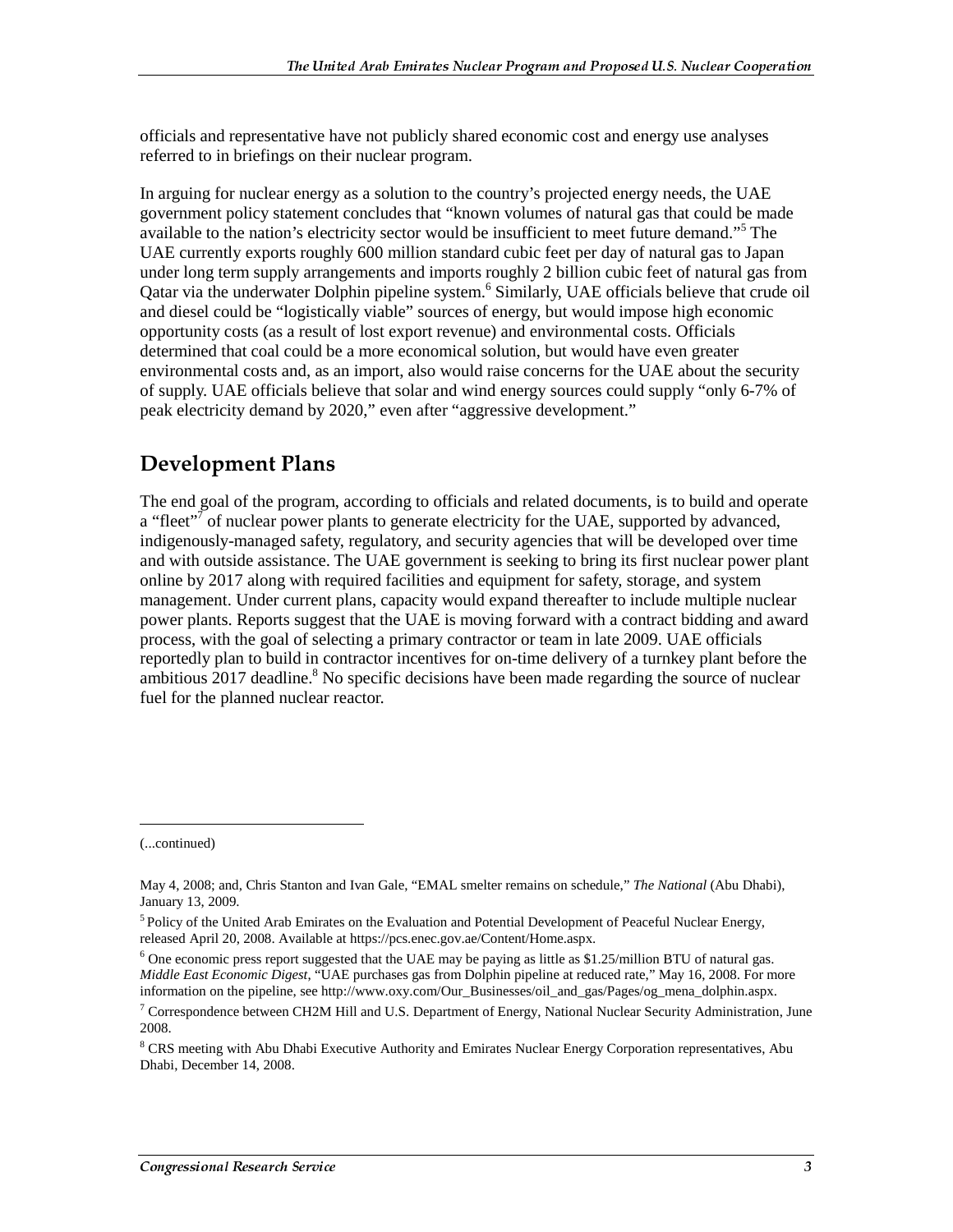## **Current Infrastructure and Regulatory Regime**

The UAE currently has no nuclear material under IAEA safeguards. It signed the NPT in 1995 and completed a small quantities protocol in 2003, which applies to non-nuclear weapons states that do not have significant nuclear programs or nuclear material. The UAE also has undertaken Technical Cooperation projects with the Agency, some of which are directly related to nuclear electricity generation. For example, a project begun in 1977 advised the government "on the establishment of a nuclear energy administration." A 1984 project focused on uranium exploration. More recently, a Technical Cooperation project approved in 2005 was designed to assess the "technical and economic feasibility" of a nuclear power and desalination plant. Active IAEA Technical Cooperation projects with the UAE focus on human resources development for atomic energy, feasibility studies for waste management, environmental monitoring, and nuclear accident early warning preparedness and response.<sup>9</sup>

A draft national law authorizing the program has not yet been adopted by the Federal Supreme Council. The draft law reportedly would prohibit domestic enrichment or reprocessing. UAE government representatives report that the UAE has sought and received input on its draft nuclear law from the United States, United Kingdom, Japan, Korea, and France.<sup>10</sup> A nuclear energy policy advisory board reportedly has been formed, and UAE officials report that its members, though unnamed, include leading international nuclear energy industry officials.<sup>11</sup>

Some limited consulting and contracting between U.S. firms and the UAE related to the UAE's proposed nuclear program has already taken place. In August 2008, Virginia's Thorium Power Ltd. signed two consulting and advisory services contracts related to the establishment of the Abu Dhabi-based Emirates Nuclear Energy Corporation (ENEC)<sup>12</sup> and the planned UAE Federal Authority for Nuclear Regulation (FANR). In October 2008, ENEC announced that Colorado's CH2M Hill, Inc. was selected for a ten-year contract as the managing agent for the evaluation and design stage of the nuclear energy program. Pennsylvania-based Rizzo and Associates Inc., has been hired to survey potential nuclear plant sites in the UAE. The contracts were signed with the government of Abu Dhabi.

# **Proposed U.S.-UAE Cooperation**

Emirates Nuclear Energy Corporation (ENEC) officials have expressed interest in establishing joint ventures with U.S. firms for the design, construction, and operation of nuclear power plants**.**  ENEC also is seeking to sign contracts for the specialized training of operations, security, and regulatory personnel in order to expand the indigenous human capital base within the UAE for independent management of planned nuclear facilities. During 2008 and early 2009, the Bush

<sup>&</sup>lt;sup>9</sup> See IAEA-Technical Cooperation, National and Regional Asia and the Pacific Projects query page at http://wwwtc.iaea.org/tcweb/tcprogramme/recipients/eastasiapacific/query/default.asp.

<sup>&</sup>lt;sup>10</sup> CRS analyst interview with UAE official, Washington, DC, March 6, 2009.

<sup>11</sup> UAE Minister of Foreign Affairs Shaykh Abdullah bin Zayed Al Nahyan, "Why Go Nuclear?" *Bulletin of the Atomic Scientists*, September/October 2008; and, CRS meeting with Abu Dhabi Executive Authority and Emirates Nuclear Energy Corporation representatives, Abu Dhabi, December 14, 2008.

<sup>12</sup> See ENEC homepage at https://pcs.enec.gov.ae/Content/Home.aspx.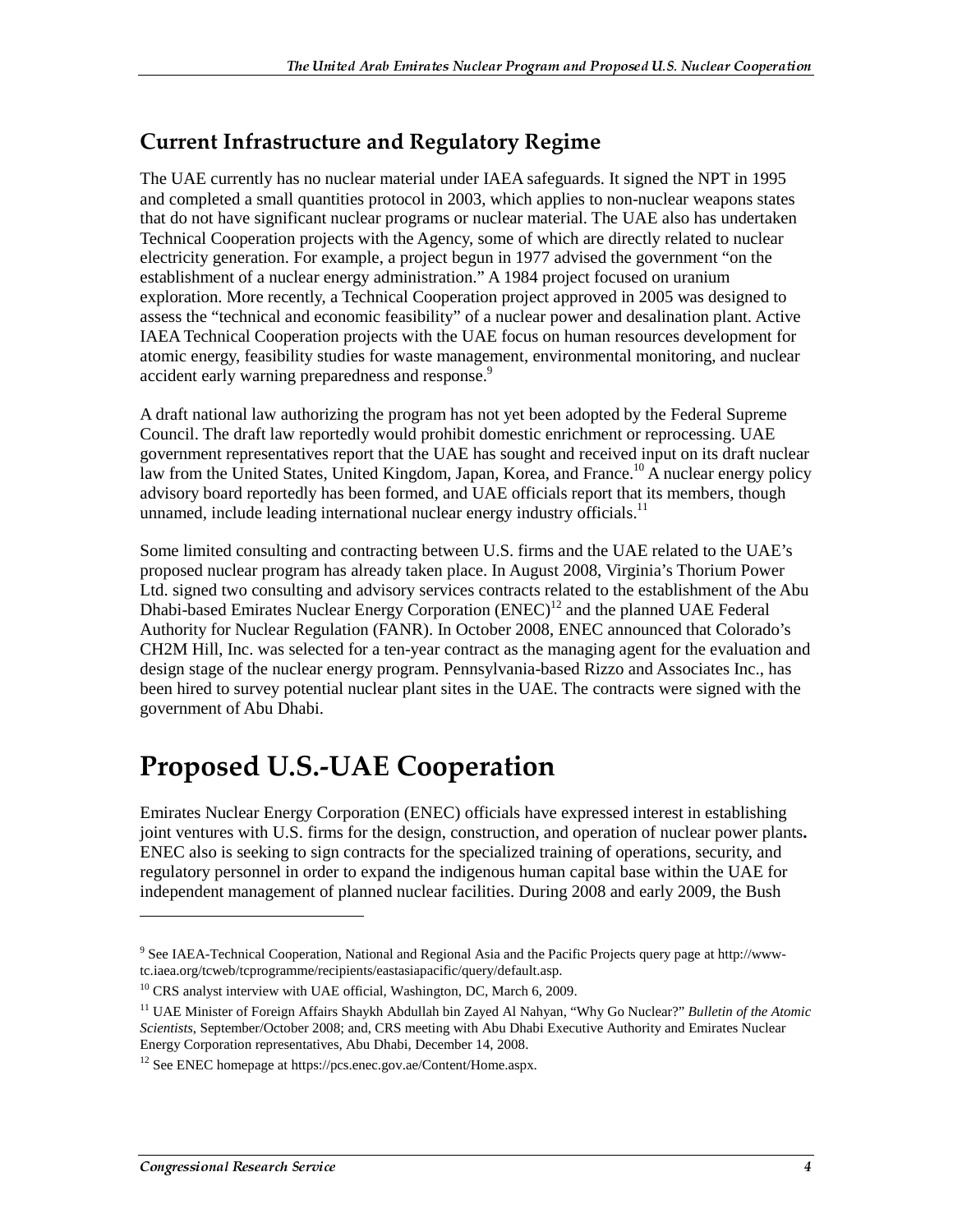Administration and the UAE government negotiated and signed a Memorandum of Understanding (MOU) (see below) and a proposed bilateral agreement on peaceful nuclear cooperation pursuant to Section 123 of the Atomic Energy Act (AEA) of 1954.

## **Memorandum of Understanding**

On April 21, 2008, the United States and the UAE signed a MOU "Concerning Cooperation in Peaceful Uses of Nuclear Energy." The MOU states that the two countries "intend to cooperate, subject to their respective national laws," in a variety of nuclear activities. The MOU is a statement of intent regarding future cooperation, but is not legally binding. Although such memoranda are not prerequisites for concluding future nuclear cooperation agreements, the State Department has argued that they are useful tools for cooperating with countries which are interested in the responsible use of nuclear energy because they create opportunities to solicit specific commitments with regard to safeguards and technology choices. An April 21, 2008 State Department press release described the U.S.-UAE MOU as a "tangible expression of the United States' desire to cooperate with states in the Middle East, and elsewhere, that want to develop peaceful nuclear power in a manner consistent with the highest standards of safety, security and nonproliferation." A similar MOU was concluded with Saudi Arabia in May 2008.

## Proposed Bilateral Agreement Pursuant to Section 123 of the Atomic Energy Act of 1954

On January 15, 2009, then-Secretary of State Condoleezza Rice and UAE Foreign Minister Abdullah bin Zayed Al Nahyan signed the text of a proposed bilateral agreement on peaceful nuclear cooperation.<sup>13</sup> Under the Atomic Energy Act of 1954 (AEA), all significant nuclear cooperation with other countries requires a peaceful nuclear cooperation agreement. Such agreements, which require congressional approval, are "framework" agreements which set the terms of reference and provide authorization for cooperation. The AEA includes requirements for an agreement's content, presidential determinations, and other supporting information to be submitted to Congress, conditions affecting the implementation of an agreement once it takes effect, as well as procedures for Congress to consider and approve the agreement (see "Nuclear Cooperation Agreements, Approval Process, and Proposed Changes" below). The agreement would enter into force on the date when the two governments "exchange diplomatic notes informing each other that they have completed all applicable requirements."

According to the proposed U.S.-UAE agreement, the two countries "intend to cooperate" in a variety of nuclear activities, including:

- Developing "requirements for grid-appropriate power reactors and fuel service arrangements;"
- Promoting the "establishment of a reliable source of nuclear fuel for future civil light water nuclear reactors;"

<sup>&</sup>lt;sup>13</sup> U.S. Department of State, Office of the Spokesman. Media Note 2009/055, "U.S.-UAE Agreement for Peaceful Nuclear Cooperation (123 Agreement)," Washington, DC, January 15, 2009.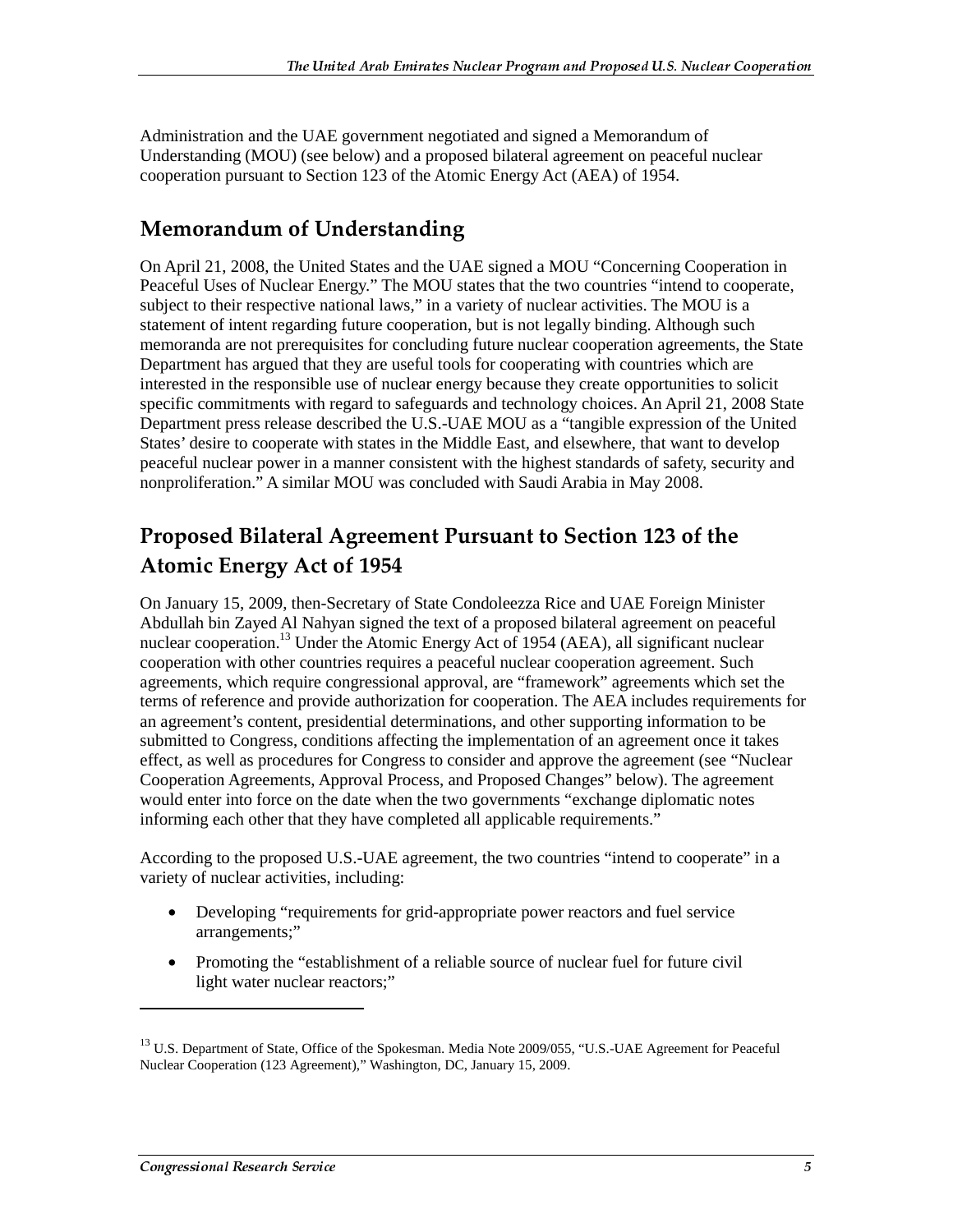- "Civil nuclear energy training, human resource and infrastructure development;"
- Cooperating on nuclear security and nonproliferation, "including physical protection, export control and border security;"
- Developing the UAE's "civil nuclear energy use in a manner that supports global efforts to prevent nuclear proliferation, including, for example, the Global Nuclear Energy Partnership;"<sup>14</sup>
- Applying "radioisotopes and radiation in industry, agriculture, medicine and the environment;"
- Managing "radioactive waste and spent fuel;" and
- Identifying "uranium mining and milling resources."

According to the agreement, cooperation could include:

- "Exchange of scientific and technical information and documentation;"
- "Exchange and training of personnel;"
- "Organization of symposia and seminars;"
- "Provision of relevant technical assistance and services;"
- Transfers of "material, equipment and components."

The agreement contains a variety of provisions which are required by the AEA and are designed to ensure that the UAE's nuclear program remains exclusively for peaceful purposes. It also includes two nonproliferation provisions which are not typically found in other such U.S. nuclear cooperation agreements, such as a June 2008 U.S. agreement with Turkey.<sup>15</sup> Most significantly, the agreement provides the United States with the right to terminate nuclear cooperation and to require the return of any nuclear "material, equipment or components ... and any special fissionable material produced through their use" if, after the agreement's entry into force, the UAE "possesses sensitive nuclear facilities within its territory or otherwise engages in activities within its territory relating to enrichment of uranium or reprocessing of nuclear fuel."<sup>16</sup> The other provision requires both parties to give "due consideration ... to non-proliferation and physical protection aspects" when selecting a storage facility for special fissionable material.<sup>1</sup>

<sup>14</sup> For more information on the Partnership, see CRS Report RL34234, *Managing the Nuclear Fuel Cycle: Policy Implications of Expanding Global Access to Nuclear Power*, by Mary Beth Nikitin, Anthony Andrews, and Mark Holt.

<sup>&</sup>lt;sup>15</sup> The agreement with Turkey is the most recent nuclear cooperation agreement between the United States and a nonnuclear-weapon state to have entered into force.

<sup>&</sup>lt;sup>16</sup> Uranium enrichment and reprocessing spent nuclear fuel are the dual-use nuclear activities of greatest proliferation concern. Uranium enrichment can produce low-enriched uranium for nuclear reactor fuel or highly-enriched uranium, which can be used as fissile material in nuclear weapons. Reprocessing spent nuclear fuel separates plutonium from that fuel. Plutonium can also be used as fissile material in nuclear weapons.

<sup>&</sup>lt;sup>17</sup> According to the agreement text, "special fissionable material means (1) plutonium, uranium 233, or uranium enriched in the isotope 235, or (2) any other material so designated by agreement of the Parties." A similar provision is contained in a 1981 U.S. nuclear cooperation agreement with Egypt.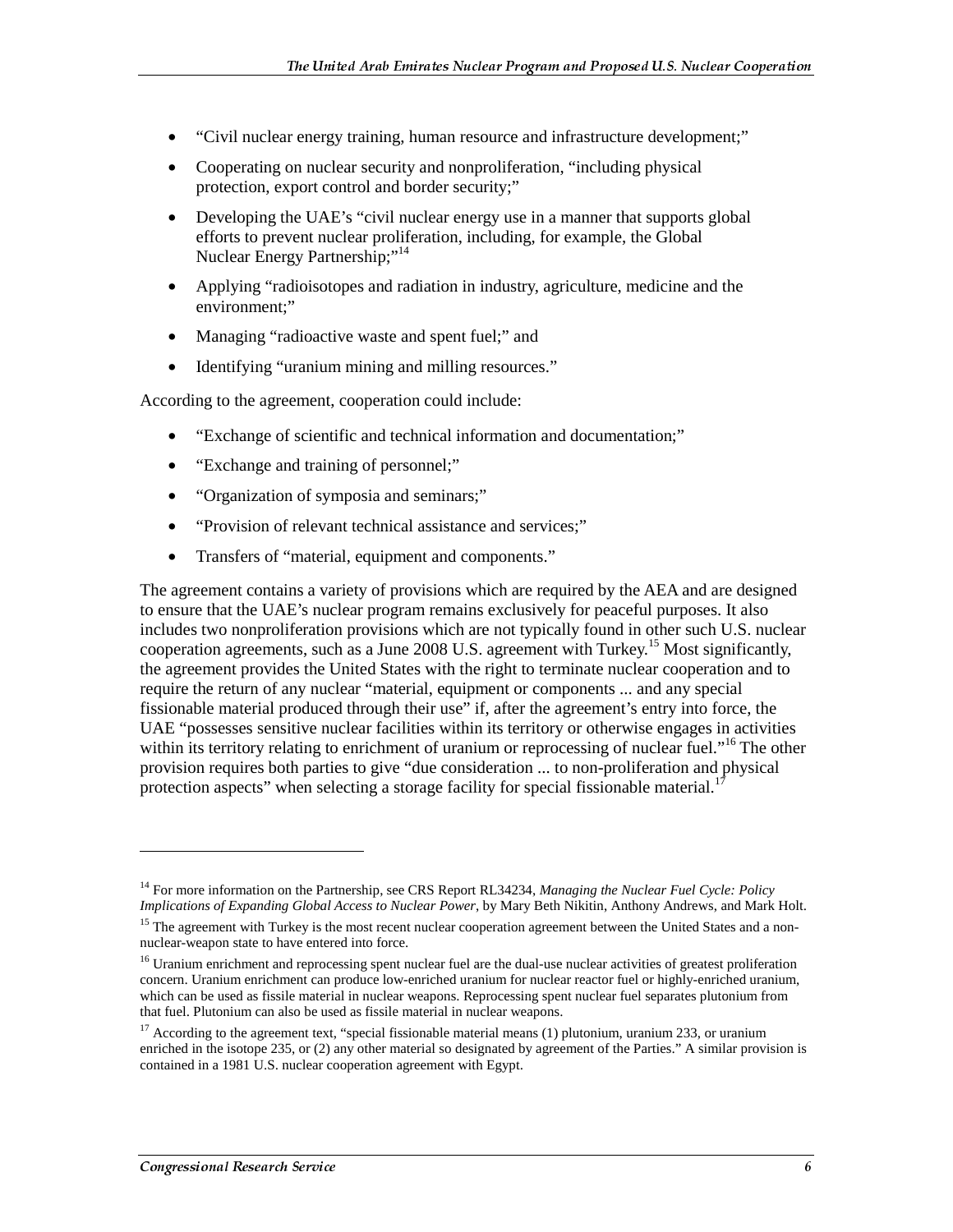The agreement also allows the United States to require that any special fissionable material that has been transferred to the UAE or "used in or produced through the use of any material or equipment" transferred pursuant to the agreement be transferred to either the United States or an unspecified "third country" if Washington "considers that exceptional circumstances of concern from a nonproliferation standpoint so require." A 1981 U.S. nuclear cooperation agreement with Egypt contains a similar restriction.

It also is worth noting that an Agreed Minute to the U.S.-UAE agreement includes a provision which establishes its conditions as minimum standards for future such U.S. agreements in the Middle East. Stating that "the fields of cooperation, terms and conditions" accorded by the U.S.- UAE agreement "shall be no less favorable in scope and effect than those which may be accorded, from time to time, to any other non-nuclear-weapon State in the Middle East in a peaceful nuclear cooperation agreement," the Minute explains that, in the event that Washington concludes a more-favorable agreement with another regional government, the United States will, at the UAE's request, consult with the UAE "regarding the possibility of amending" the agreement in order to make its terms equally favorable to the new agreement.

A similar provision in the U.S.-Egypt agreement meant that the United States had to ensure that the agreement with the UAE would be at least as stringent. Since the latter agreement is more stringent, it has established a higher standard for future such U.S. agreements in the region.<sup>18</sup> (See the **Appendix**).

Additionally, the U.S.-UAE agreement provides a potential way for the UAE to transfer spent nuclear fuel to others countries. The Agreed Minute states that the UAE may transfer spent nuclear fuel to France or the United Kingdom for storage or reprocessing. In the past, such advance U.S. consent has been given only to Japan, Switzerland, and Norway.<sup>19</sup> The transferred material is to be held within EURATOM, and any separated plutonium cannot be returned to the UAE without additional U.S. consent.<sup>20 21</sup> According to the agreement, approval for such UAE spent fuel transfers would be subject to several conditions, including the UAE's adherence to its declared policy of refraining from enrichment and reprocessing. The UAE may also not engage in fabricating nuclear fuel containing plutonium. Additionally, the United States can terminate an agreement regarding spent fuel transfers if Washington decides that the UAE has not met one of the relevant conditions or if the United States "considers that exceptional circumstances of concern from a non-proliferation or security standpoint so require." The agreement explains that "[s]uch circumstances include, but are not limited to, a determination ... that the approval cannot be continued without a significant increase of the risk of proliferation or without jeopardizing its national security."

<sup>&</sup>lt;sup>18</sup> CRS Analyst interview with State Department official March 9, 2009.

<sup>&</sup>lt;sup>19</sup> U.S. agreements with Finland and Sweden also granted such consent rights, but those agreements have been replaced by the U.S.-EURATOM agreement.

 $20$  Japan and Switzerland have received advance consent to take back recovered plutonium for use in their civil nuclear programs.

<sup>&</sup>lt;sup>21</sup> CRS Analyst interviews with State Department official March 12, 2009 and former State Department official Fred McGoldrick March 10, 2009.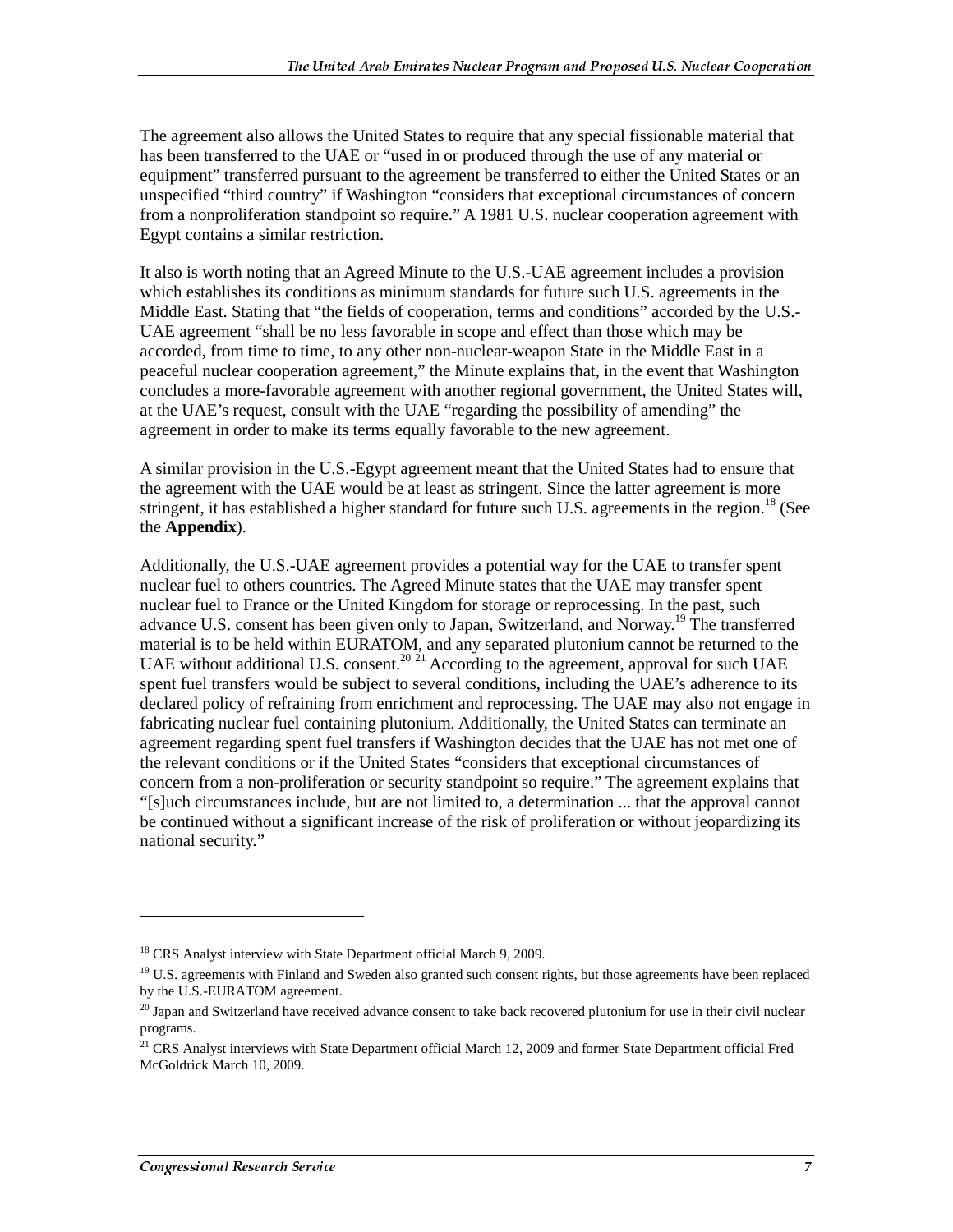## Nuclear Cooperation Agreements, Approval Process, and Proposed Changes

Under the Atomic Energy Act (AEA), all significant nuclear cooperation<sup>22</sup> with other countries requires a peaceful nuclear cooperation agreement.<sup>23</sup> Section 123 of the AEA specifies that proposed nuclear cooperation agreements are to include the terms, conditions, duration, nature, and scope of cooperation. It also requires that any such agreement meet a series of nonproliferation criteria and that the President submit any such agreement to the House Committee on Foreign Affairs and the Senate Committee on Foreign Relations. The Department of State is required to provide the President an unclassified Nuclear Non-Proliferation Assessment Statement (NPAS), which the President is to submit to the committees of referral along with the agreement. The State Department also is required to provide a classified annex to the NPAS, prepared in consultation with the Director of National Intelligence. The NPAS is meant to explain how a proposed agreement would meet the aforementioned nonproliferation criteria. The President also must make a written determination "that the performance of the proposed agreement will promote and will not constitute an unreasonable risk to, the common defense and security." President Bush issued such a determination November 14, 2008.<sup>24</sup>

Under the AEA, Congress has the opportunity to review a 123 agreement for two time periods totaling 90 days of continuous session.<sup>25</sup> The President must submit the text of the proposed nuclear cooperation agreement, along with required supporting documents (including the unclassified NPAS) to the House Foreign Affairs Committee and the Senate Foreign Relations Committee. The President is to consult with the committees "for a period of not less than 30 days of continuous session." After this period of consultation, the President is to submit the agreement to Congress, along with the classified annex to the NPAS and a statement of his approval of the agreement and determination that it will not damage the national security interests of the United States. This action begins the second period, which spans 60 days of continuous session. In practice, the President has submitted the agreement to Congress, along with the unclassified NPAS, its classified annex, and his approval and determination, at the beginning of the full 90 day period. The 60-day period has been considered as following immediately upon the expiration of the 30-day period. If the President has not exempted the agreement from any requirements of Section 123a., it becomes effective at the end of the 60-day period unless, during that time,

 $^{22}$  Significant nuclear cooperation includes the transfer of U.S.-origin special nuclear material subject to licensing for commercial, medical, and industrial purposes. The term "special nuclear material," as well as other terms used in the statute, is defined in 42 U.S.C. §2014. "Special nuclear material" means (1) plutonium, uranium enriched in the isotopes 233 or 235, and any other material that is determined to be special nuclear material, but does not include source material, or (2) any material artificially enriched by any of the foregoing, but does not include source material.

<sup>&</sup>lt;sup>23</sup> For a primer on such agreements, which are frequently referred to as "123 agreements," see CRS Report RS22937, *Nuclear Cooperation with Other Countries: A Primer*, by Paul K. Kerr and Mary Beth Nikitin.

<sup>24</sup> Presidential Determination No. 2009–7, November 14, 2008.

 $25$  When calculating periods of "continuous session" under the AEA, every calendar day is counted, including Saturdays and Sundays. Only days on which either chamber has adjourned for more than three days pursuant to the adoption of a concurrent resolution authorizing the adjournment do not count toward the total. If Congress adjourns its final session *sine die*, continuity of session is broken, and the count must start anew when it reconvenes.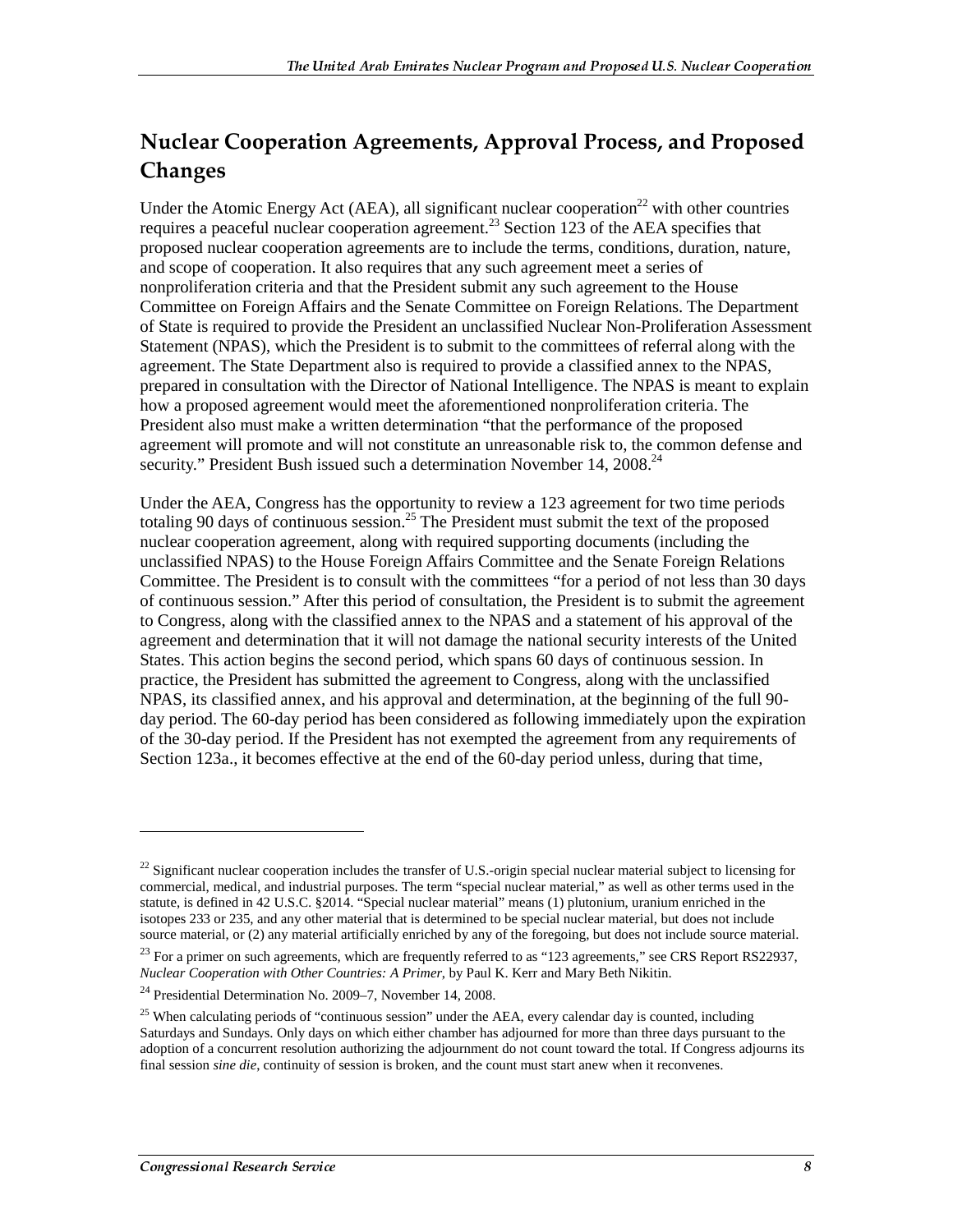Congress adopts a joint resolution disapproving the agreement and the resolution becomes law.<sup>26</sup> The proposed agreement with the UAE is not an exempt agreement.

In the 110<sup>th</sup> Congress, some Members of Congress proposed several amendments to the AEA that would have changed the AEA's procedures for the negotiation and approval of peaceful nuclear cooperation agreements.<sup>27</sup> For example, H.R. 7316, which Representative Ileana Ros-Lehtinen introduced in December 2008, would have required Congress to enact a joint resolution of approval before any peaceful nuclear cooperation agreement could become effective. As noted above, such agreements currently become effective unless Congress enacts a joint resolution of disapproval. The bill also proposed adding a section to the AEA which would have required the President to keep the House Foreign Affairs Committee and the Senate Foreign Relations Committee "fully and currently informed of any initiative or negotiations relating to a new or amended agreement for peaceful nuclear cooperation ...prior to the President's announcement of such initiative or negotiations." The proposed section also would have mandated periodic Presidential consultation with the committees about the progress of negotiations concerning such agreements. In the  $111<sup>th</sup>$  Congress, H.R. 547, which Representative Ros-Lehtinen introduced January 15, 2009, contains the same language.

# **Issues for Congress**

Although the final text of the proposed U.S.-UAE nuclear agreement was agreed in early November 2008, the Bush Administration, reportedly at the UAE's request, did not submit the agreement to the  $110^{th}$  Congress.<sup>28</sup> As of March 9, 2009, the Obama Administration had not submitted the agreement to Congress to begin the consultation periods required under the AEA. State Department officials said the same day said that the Administration's policy on the agreement is under review.<sup>29</sup> To date, some Members of Congress have welcomed the UAE government's stated commitments to foreswear proliferation-sensitive nuclear capabilities, such as uranium enrichment or spent fuel reprocessing. Other Members have signaled their intention to evaluate the proposed bilateral agreement in light of parallel and specific concerns about the UAE's cooperation with international efforts to prevent Iran from developing nuclear weapons and the potential proliferation or safety risks inherent to exporting U.S. nuclear technology.<sup>30</sup> Broader diplomatic implications of the proposed agreement also are being weighed by concerned parties on all sides.

<sup>&</sup>lt;sup>26</sup> The AEA allows the President to exempt a proposed nuclear cooperation agreement from the nonproliferation criteria specified in Section 123. Such agreements have different procedures for Congressional review. Since the proposed agreement with the UAE is apparently a non-exempt agreement, those procedures are not discussed here.

<sup>27</sup> For additional details on these proposals, see CRS Report RS22937, *Nuclear Cooperation with Other Countries: A Primer*, by Paul K. Kerr and Mary Beth Nikitin.

<sup>&</sup>lt;sup>28</sup> "UAE, USA Complete Negotiations on Peaceful Nuclear Energy Agreement," Emirates News Agency, December 15, 2008; and, Mark Hibbs, "US-UAE Cooperation Pact Initialed; Approval Left to Obama, New Congress," Nucleonics Week, November 20, 2008.<br><sup>29</sup> CRS analysts interview with State Department official, March 9, 2009.

 $30$  See, for example, a November 24, 2008 statement from Representative Brad Sherman and a January 15, 2009 letter from Representative Edward Markey.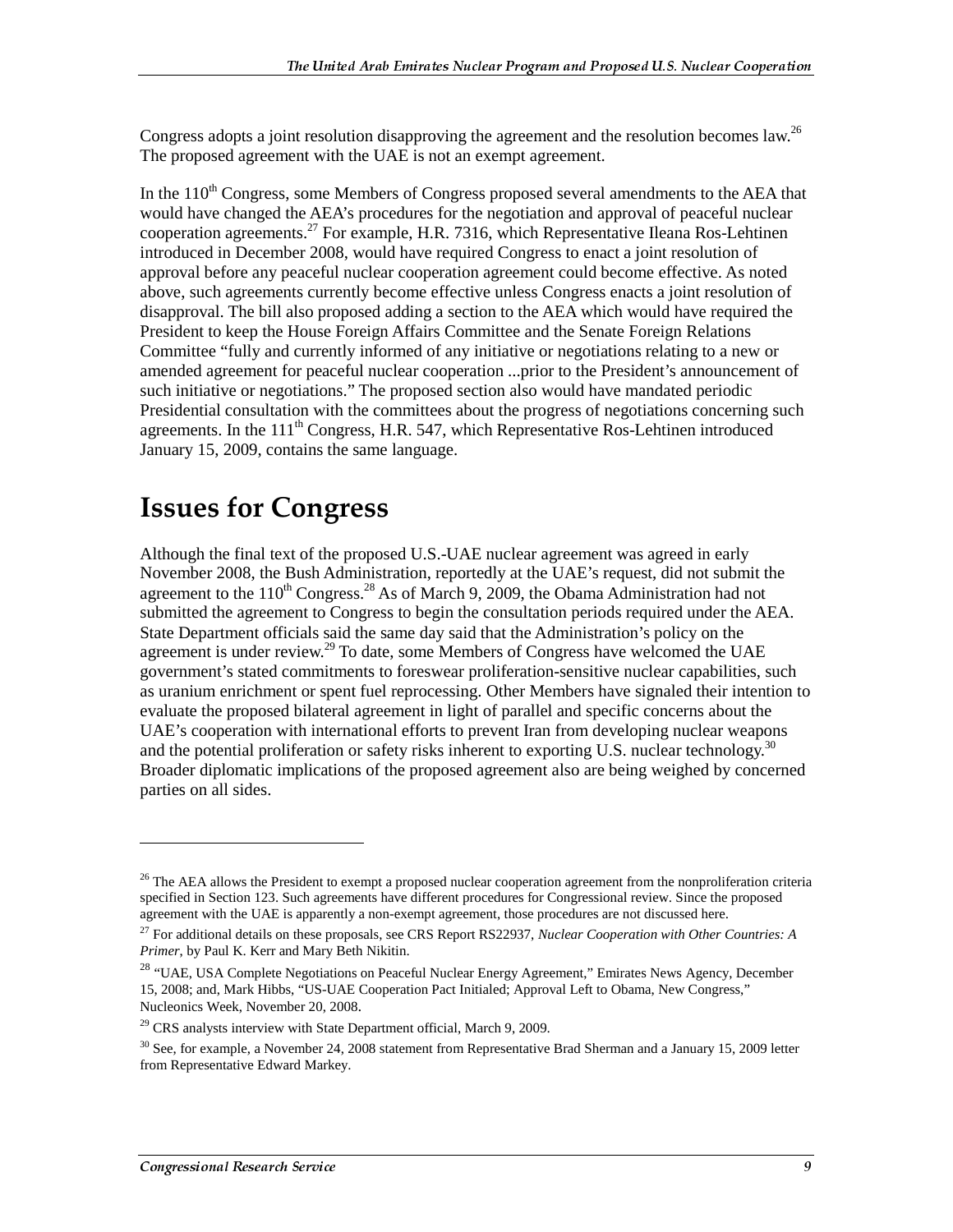## **Congressional Concerns**

### **Export Control Concerns**

Since 2001, the UAE has been under increased U.S. scrutiny as an alleged transshipment point for military and dual-use exports to Iran, as an alleged hub of operations for weapons proliferators,<sup>31</sup> and as an alleged transit zone and financial conduit for terrorists and money launderers. At present, particular attention remains focused on U.S. concerns about the UAE government's willingness and ability to halt transfers of militarily-sensitive technology to Iran. Since late 2008, some Members of Congress have claimed that the UAE has not acted sufficiently to halt transfers of militarily-sensitive technology to Iran and should not be able to conclude a nuclear cooperation agreement with the United States until the UAE government has taken additional measures against Iranian procurement activities of concern.

The United States government has stated publicly that some UAE-based entities are involved in Iranian weapons-related procurement activities. For example, an October 2008 Department of Justice fact sheet states that eight companies, five of which are based in the UAE, were charged the previous month with crimes related to their participation in exporting dual-use items to Iran. Additionally, two men were indicted in July 2008 for "participation in a conspiracy to export U.S.-made military aircraft parts to Iran" via a company based in the UAE, according to the fact sheet. $32$ 

Evidence also suggests that UAE-based entities are involved in procurement activities connected to Iran's nuclear and ballistic missile programs. For example, the Department of the Treasury designated two such entities under Executive Order 13382, which freezes assets under U.S. jurisdiction belonging to designated foreign entities engaged in activities related to the proliferation of Weapons of Mass Destruction (WMD). The Treasury Department designated Oriental Oil Kish in October 2007 for unspecified "proliferation activities." Oriental Oil Kish is an entity affiliated with Iran's Islamic Revolutionary Guard Corps (IRGC), a department press release said, adding that the IRGC develops and tests ballistic missiles. In September 2008, the Treasury Department similarly designated Oasis Freight Agencies as a company affiliated with the Islamic Republic of Iran Shipping Lines (IRISL). Adam Szubin, director of the department's Office of Foreign Assets Control, indicated during a September 10, 2008 press conference that IRISL has procured items for Iran's ballistic missile programs. Additionally, the Treasury Department designated two other entities located in the UAE, Melli Investment Holding International and BMIIC International General Trading Ltd., in March 2009 because of their ties to Iran's Bank Melli, which, according to a March 3 Treasury Department statement, has been involved in procurement activities and other forms of support for Iran's nuclear and missile programs.

<sup>&</sup>lt;sup>31</sup> In connection with revelations of illicit sales of nuclear technology to Iran, Libya, and North Korea by Pakistan's nuclear scientist A.Q. Khan, Dubai was named as a key transfer point for Khan's shipments of nuclear components. For more detail, see CRS Report RL32745, *Pakistan's Nuclear Proliferation Activities and the Recommendations of the 9/11 Commission: U.S. Policy Constraints and Options*.

<sup>&</sup>lt;sup>32</sup> "Fact Sheet: Major U.S. Export Enforcement Prosecutions During Past Two Years," U.S. Department of Justice, October 28, 2008.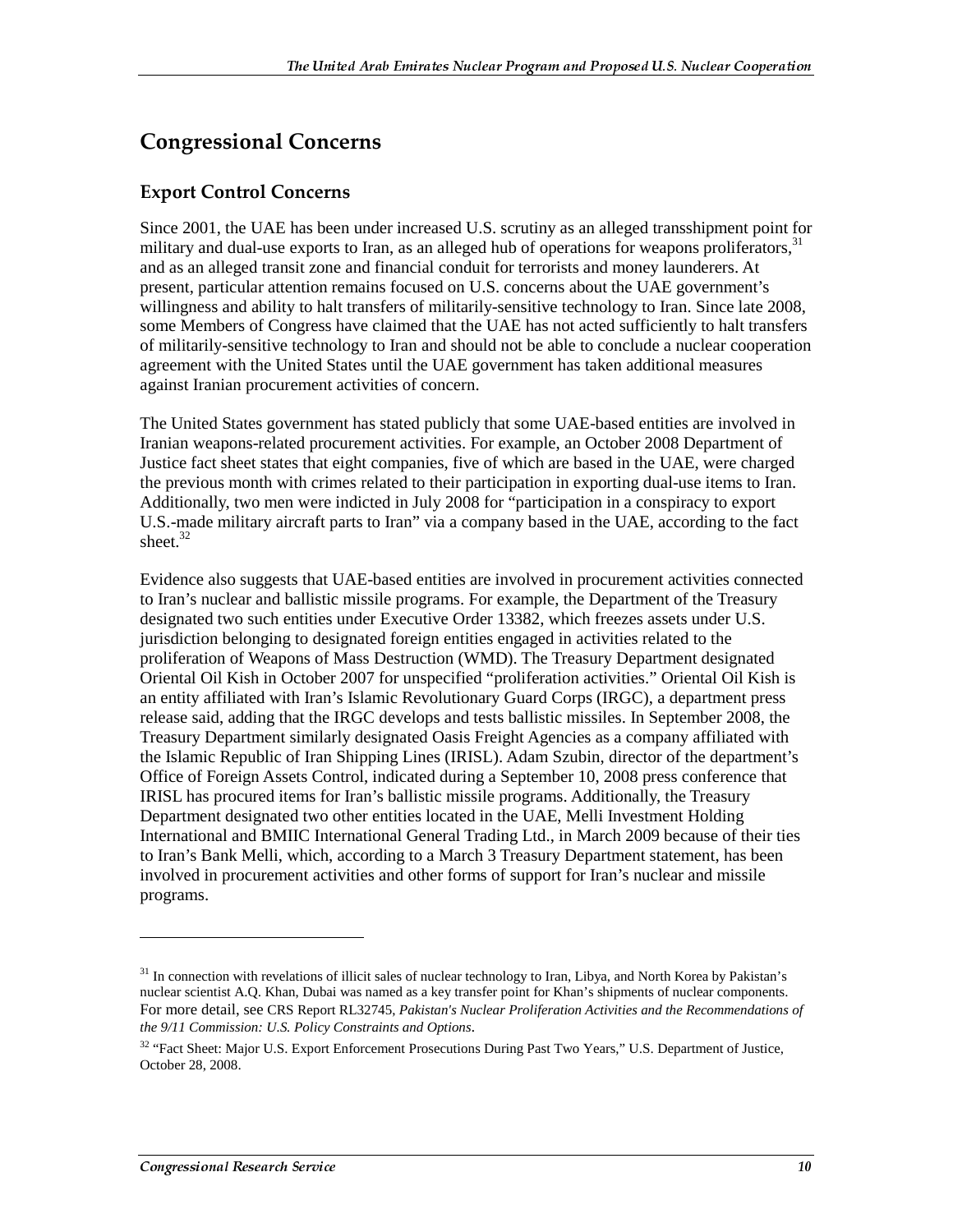Concerns about suspicious transfers to Iran prompted U.S. action in 2007 to encourage the UAE to improve its national export control system. In February 2007, the U.S. Department of Commerce released an advanced notice of proposed rule-making that would have created a new export control designation known as "Country Group C" that would have established license requirements on exports and re-exports to countries that represent a diversion or transshipment risk for goods subject to the Export Administration Regulations.<sup>33</sup> Although no countries were mentioned in the notice, the proposal was widely considered to be directed at the UAE.<sup>34</sup>

In August 2007, the UAE adopted a stronger national export control law, but, as of February 2009, the government had yet to issue implementing regulations for the law or to fully staff a national export control body to enforce it. In the interim, export control enforcement functions remain the responsibility of authorities in the UAE's individual emirates, and are carried out in coordination with the national government. An existing office within the UAE government may assume the responsibilities previously set out for the planned "National Commission for Commodities Subject to Import, Export, and Re-export Controls."35

In the interim, U.S. cooperation with national and emirate level officials appears to be strong. A bilateral nonproliferation working group meets annually to review and discuss nonproliferation issues of shared concern. In a September 2008 letter to then-U.S. Secretary of Commerce Carlos Gutierrez, UAE Ambassador to the United States Yousef Al Otaiba detailed six joint and unilateral interdictions on Iran-bound ships completed since June 2008.<sup>36</sup> The letter further stated that "the UAE fully supports and has vigorously enforced United Nations resolutions barring the shipment of sensitive materials and technologies to Iran." The UAE also has "closed dozens of international and local companies involved in the transshipment of dual-use and controlled materials," according to the letter, which also highlighted the government's participation in several U.S. security initiatives, including the Container Security Initiative, the Proliferation Security Initiative, and the Department of Energy Megaports Initiative. UAE officials report they remain committed to fully implementing the 2007 law at the national level, including clarifying roles and responsibilities for export control enforcement.<sup>37</sup>

As of March 3, 2009, the U.S. government had designated approximately 107 non-UAE companies, based in Iran and elsewhere, under Executive Order 13382, though not necessarily for exports to Iran. Moreover, the UAE is not Tehran's only supplier of suspicious goods; Iran has used a network based in Malaysia for procuring dual-use items.

The United Kingdom's Export Control Organization has also named two entities located in the UAE, Mileace and Tammam Trading, as possibly being involved in procurement activities for Iran's WMD programs. <sup>38</sup>

<sup>&</sup>lt;sup>33</sup> "Country Group C: Destinations of Diversion Control," Advanced Notice of Proposed Rulemaking, 72 Federal Register 8315, February 26, 2007.

<sup>34</sup> *Inside U.S. Trade*, "UAE Drafts New Export Control Law With U.S. Help," Vol. 25, No. 11, March 16, 2007.

<sup>&</sup>lt;sup>35</sup> CRS analyst conversation with UAE official, Abu Dhabi, December 15, 2008, and Washington, DC, March 6, 2009.

<sup>&</sup>lt;sup>36</sup> Letter from UAE Ambassador to the United States Yousef Al Otaiba to U.S. Secretary of Commerce Carlos Guitierrez, September 17, 2008.

<sup>&</sup>lt;sup>37</sup> CRS analyst conversation with UAE official, Abu Dhabi, December 15, 2008, and Washington, DC, March 6, 2009. <sup>38</sup> "Iran List - WMD End-Use Control: Licence Applications for Iran," February 26, 2009. Available at (continued...)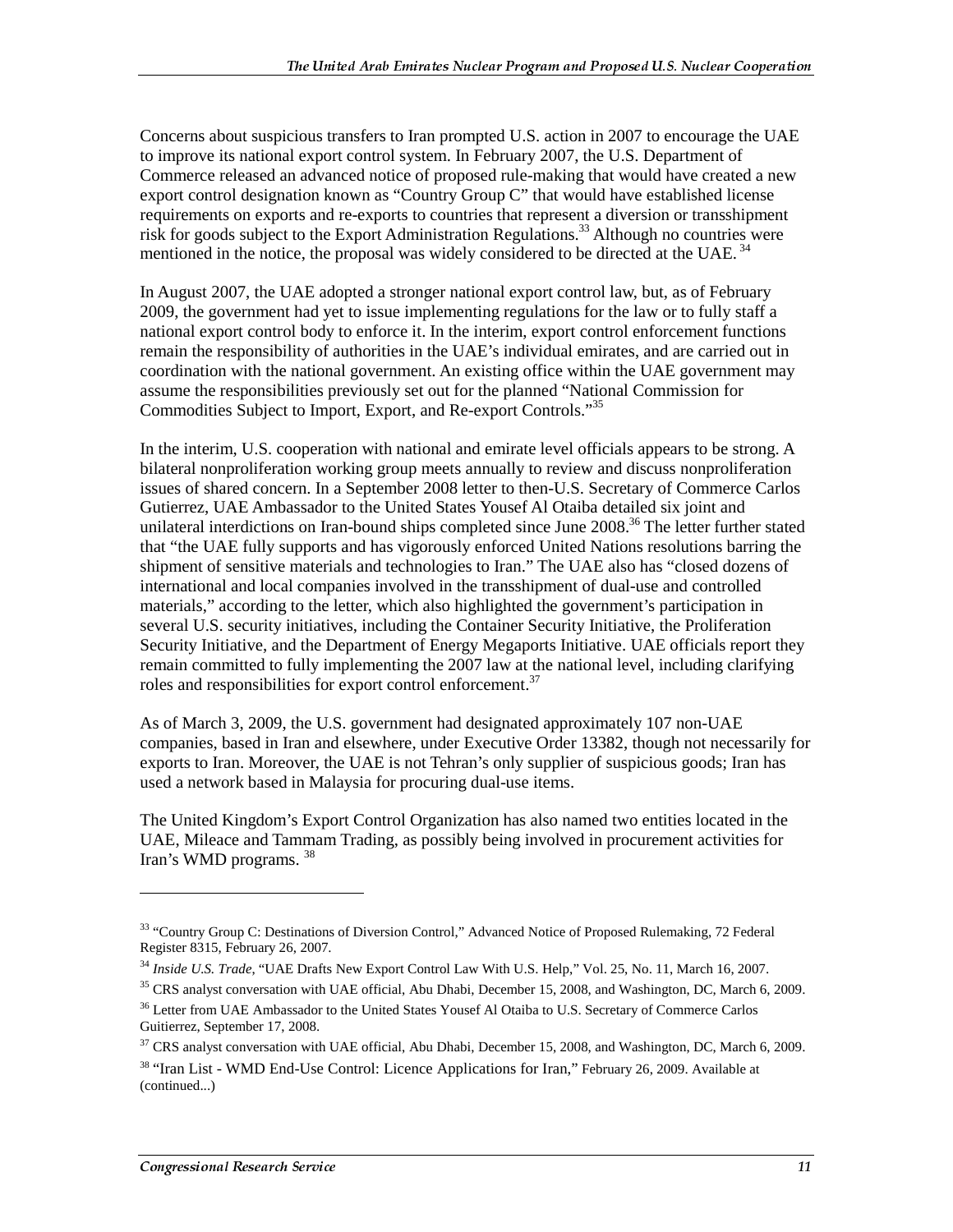### **Nonproliferation Concerns**

The most proliferation-sensitive part of a nuclear power program is the capability to produce fuel for nuclear reactors, either by enriching uranium or reprocessing spent nuclear fuel to obtain plutonium. Low-enriched uranium is used as fuel for nuclear reactors. Both highly-enriched uranium and plutonium can be used as fuel in some types of nuclear reactors but are also used as fissile material in nuclear weapons. The dual-use nature of nuclear fuel facilities frequently generates concern that ostensibly peaceful facilities may aid nuclear weapons programs.

The April MOU states that the UAE has agreed to the policy commitments described earlier in its April 2008 policy statement, which are designed to boost confidence that the state's nuclear program is exclusively for peaceful purposes. For example, the statement indicates that the UAE will forgo "domestic enrichment and reprocessing capabilities in favor of long-term commitments of the secure external supply of nuclear fuel." Moreover, as noted above, the nuclear cooperation agreement's text states that the United States can end nuclear cooperation with the UAE if it acquires enrichment or reprocessing facilities. Without such capabilities, a nuclear program poses little proliferation risk. IAEA Director-General Mohamed ElBaradei explained in an August 2007 interview:

One nuclear reactor by itself means nothing, you are still far from having an atom bomb. I am more worried when a country has a plant for industrial-scale uranium enrichment…In this case it can make a nuclear bomb within a few months.  $3^{\circ}$ 

The UAE's draft nuclear law currently under consideration also reportedly contains a prohibition on domestic enrichment and reprocessing.<sup>40</sup>

As a party to the nuclear Nonproliferation Treaty (NPT), any future UAE nuclear facilities would be subject to IAEA safeguards.<sup>41</sup> Additionally, the UAE agreed to conclude an Additional Protocol to its safeguards agreement. Such protocols give IAEA officials greater access to an NPT state's nuclear-related facilities and information. The IAEA Board of Governors approved the Additional Protocol March 3. The UAE currently has a Small Quantities Protocol to its safeguards agreement, but, according to the nuclear cooperation agreement, will terminate that Protocol before the United States issues export licenses for the export of "nuclear material, equipment, components, or technology" pursuant to the cooperation agreement.<sup>42</sup>

j

<sup>(...</sup>continued)

http://www.berr.gov.uk/whatwedo/europeandtrade/strategic-export-control/licensing-policy/end-usecontrol/page29307.html.

<sup>39 &</sup>quot;We're approaching the brink: PROFIL Interview with Mohamed El Baradei." *Profil*, August 8, 2007. Available at http://www.iaea.org/NewsCenter/Transcripts/2007/PROFIL3507.html.

<sup>40</sup> UAE representative communication to CRS, March 6, 2009.

<sup>41</sup> For more information about IAEA safeguards, see CRS Report RL33865, *Arms Control and Nonproliferation: A Catalog of Treaties and Agreements*, by Amy F. Woolf, Mary Beth Nikitin, and Paul K. Kerr. The UAE has had an IAEA safeguards agreement in force since 2003. The text is available at http://www.iaea.org/Publications/Documents/Infcircs/2003/infcirc622.pdf.

 $42$  Some NPT state-parties with small quantities of fissionable materials have concluded a Small Quantities Protocol to their IAEA safeguards agreements. Certain IAEA verification requirements are suspended for such states.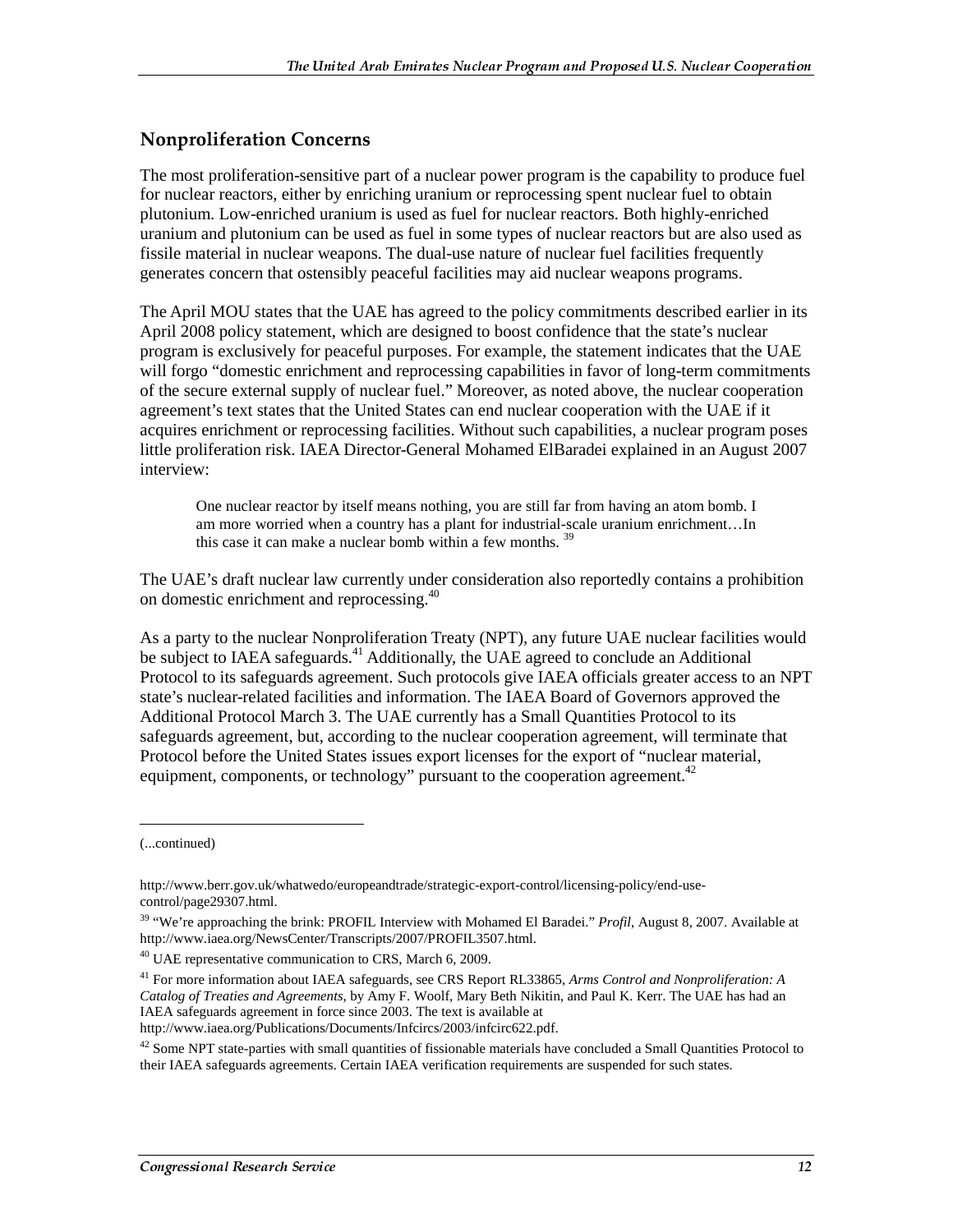It is also worth noting that the UAE's 2008 policy statement on its nuclear program states that the government plans to rely on light-water reactors, which are considered among the most proliferation-resistant, partly because of the difficultly in producing and obtaining weapons-grade plutonium without detection. Moreover, a May 2008 International Institute for Strategic Studies report points out that "no successful nuclear-weapons program has ever relied on commercial reactors."43 Although a civilian nuclear power program could provide cover for a country's procurement of dual-use items that could aid a nuclear weapons program, such a program would need to include some covert facilities.

### **Possible Diplomatic Implications**

### Shaping Nonproliferation Standards and Best Practices

The Bush Administration argued that nuclear cooperation with the UAE could set a useful precedent for mitigating the dangers of nuclear proliferation as an increasing number of countries consider developing nuclear power. The State Department stated in April 2008 that the UAE's choice to forgo enrichment and reprocessing "serves as a model for the economical and responsible pursuit of nuclear power." State Department spokesperson Sean McCormack made a similar argument during a December 12 press briefing, adding that the UAE's nuclear program "stands in contradistinction to the actions of Iran," which is pursuing an indigenous uranium enrichment program.<sup>44</sup> As noted above, the proposed U.S.-UAE agreement includes a provision which apparently intends to establish the agreement's conditions as minimum standards for future such agreements in the Middle East.

### **Commercial Opportunities**

Licensed nuclear technology contracts with the UAE could provide commercial benefits to the U.S. nuclear industry or its international competitors. While Emirati officials have stated their strong desire for nuclear cooperation with the United States and have incorporated former U.S. government officials and U.S. contractors into their early plans and activities, the UAE also is seeking similar cooperation from other international sources. The expected value of eventual construction and management contracts is in the tens of billions of dollars. The UAE and France signed a nuclear cooperation agreement in January 2008, and the UAE has signed a memorandum of understanding with Japan concerning nuclear technology. The UAE embassy reports that their government is negotiating agreements with the United Kingdom and South Korea. On November 24, 2008, Anwar Mohammed Gargash, Minister of State for Foreign Affairs, stated that the United Kingdom is "a partner of great interest to the UAE in the pursuit of a civilian nuclear capability and bilateral relations between the UAE and the UK are set to be consolidated on this  $basis$ .  $45$ 

<sup>43</sup> *International Institute for Strategic Studies,* Nuclear Programmes in the Middle East: In the Shadow of Iran, May 2008.

<sup>44</sup> For additional information on Iran's enrichment program, see CRS Report RL34544, *Iran's Nuclear Program: Status*, by Paul K. Kerr.

<sup>45 &</sup>quot;UAE civilian nuclear program to secure 15 out of the 40 MWs by 2020: Gargash," *Emirates News Agency*, (continued...)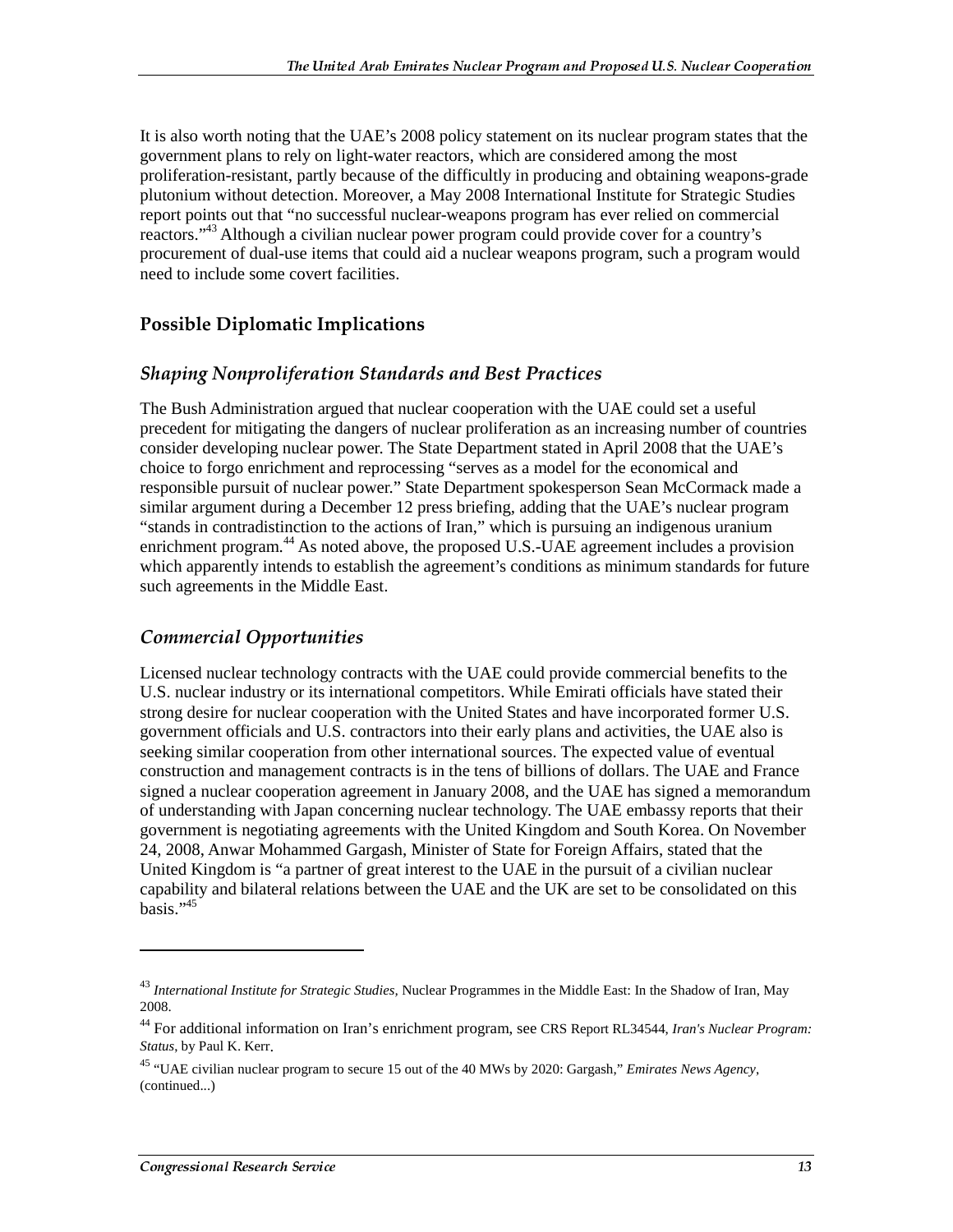### Bilateral Relations and UAE Cooperation in Nonproliferation Activities

As noted above, the United States and the UAE have enjoyed close and cooperative relations in recent years, in spite of periodic differences over some issues. Some observers have speculated that a failure to conclude the proposed nuclear cooperation agreement would be viewed by officials and influential figures in the UAE as an indication of a lack of faith and commitment by the United States government in the UAE, which could have negative implications for other aspects of the bilateral relationship. These fears appear to be based largely on the perceived repercussions of Dubai Ports World's failed 2006 bid to acquire and operate U.S. port terminals. However, others believe that while the Dubai Ports World incident undermined feelings of mutual trust and set back some planned commercial ties, the failed initiative did not otherwise damage U.S.-Emirati political or military relations in any tangible, lasting way.

By all accounts, Emirati authorities appear committed to moving forward with their nuclear development plans and, while they appear to strongly desire U.S. technical assistance, it seems unlikely that their plans would be curtailed or significantly undermined if the United States declined to authorize the proposed agreement. As noted above, other international parties appear willing to provide technical assistance on a commercial basis. Some observers have argued that without U.S. involvement, the UAE program could adopt technology or systems more vulnerable to proliferation or security concerns. UAE representatives state that their commitment to forego domestic enrichment or reprocessing is fundamental and would apply under cooperative arrangements with non-U.S. suppliers.

## Legislative Developments in the 110th and 111th Congress

In the 110<sup>th</sup> Congress, Representative Ros-Lehtinen introduced H.R. 7316, the "Limitation on Nuclear Cooperation with the United Arab Emirates Act of 2008." The bill would have prohibited the proposed U.S.-UAE agreement from coming into effect without presidential certification that the UAE had taken specific steps to improve its export controls and to limit the transfer of certain items to Iran. As noted above, H.R. 7316 also sought to change the procedures for the negotiation and approval of peaceful nuclear cooperation agreements by amending the Atomic Energy Act. (See "Nuclear Cooperation Agreements, Approval Process, and Proposed Changes" above.)

In the 111<sup>th</sup> Congress, Representative Ros-Lehtinen has introduced two pieces of legislation to establish similar conditions on U.S.-UAE cooperation and to change negotiation and approval procedures for nuclear cooperation agreements.

• H.R. 364, the "Limitation on Nuclear Cooperation with the United Arab Emirates Act of 2009" was introduced and referred to the House Foreign Affairs Committee on January 9, 2009. The bill states that a U.S. civil nuclear cooperation agreement with the UAE may not enter into force "unless not less than 30 legislative days prior to such entry into force the President certifies" to the House Foreign Affairs Committee and the Senate Foreign Relations

j

November 24, 2008.

<sup>(...</sup>continued)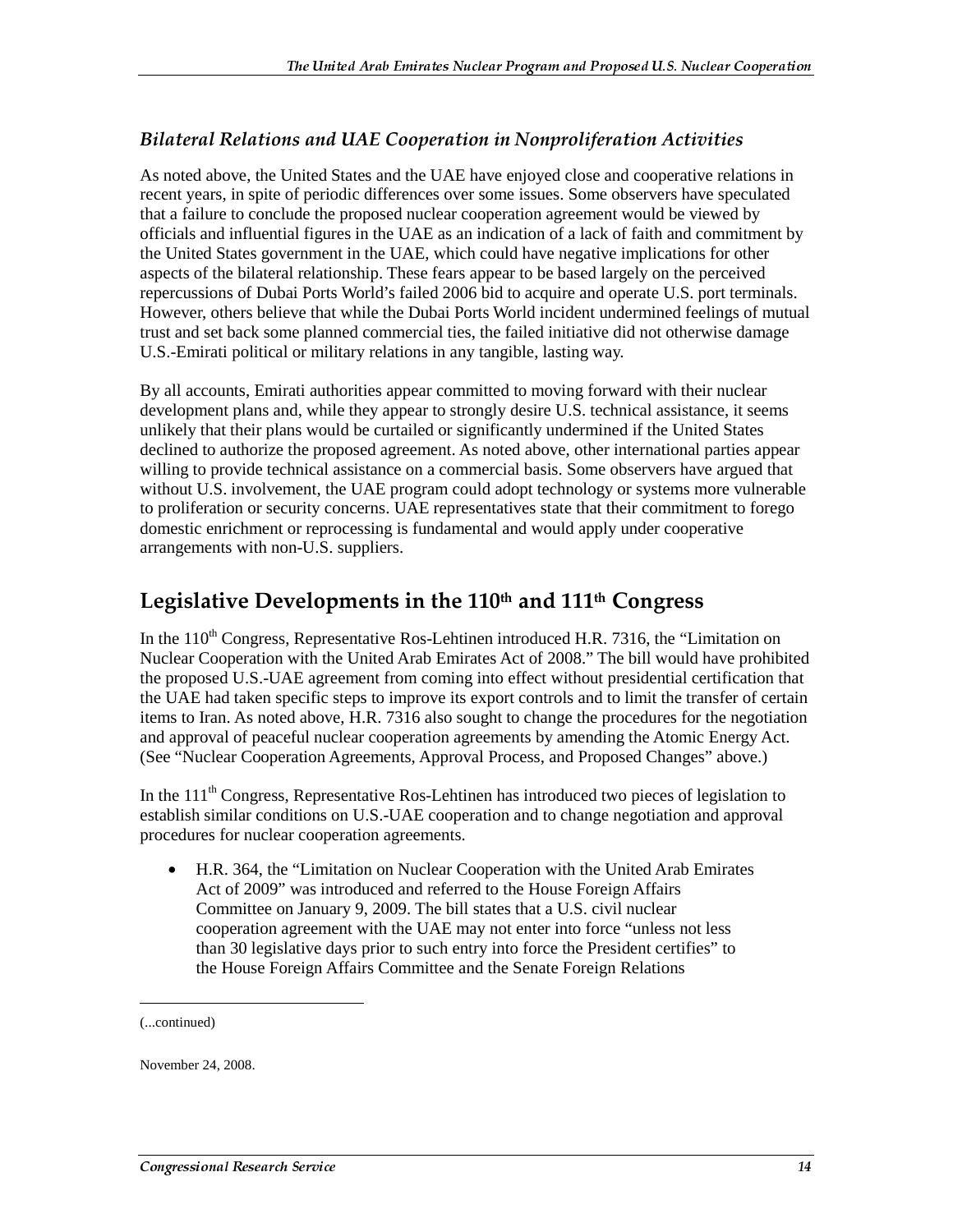Committee that the UAE has improved its export control system and halted UAE-based entities' transfers of technology relating to Weapons of Mass Destruction programs, particularly to Iran. The bill also requires the UAE to stop the transfer of certain conventional weapons and related components to Iran. H.R. 364 also states that, if the United States and the UAE do conclude a nuclear cooperation agreement, the United States may not grant an export license for "nuclear material, equipment, or technology" to the UAE unless the President certifies within 30 legislative days that the UAE has met the above requirements.

• H.R. 547, was introduced and referred to the House Foreign Affairs Committee January 15, 2009. It contains the language from H.R. 7316 relating to procedural changes for nuclear cooperation agreements pursuant to the Atomic Energy Act.